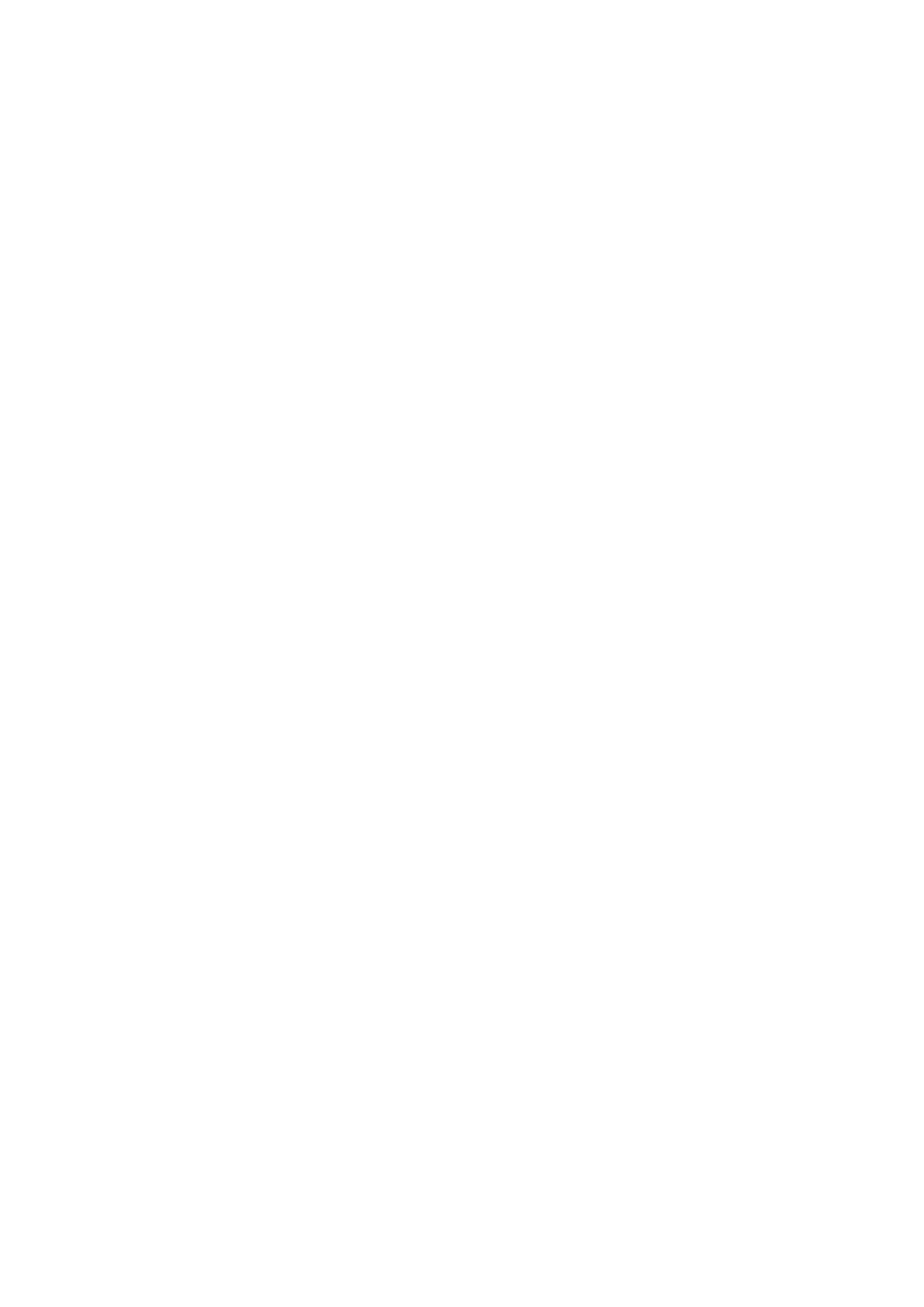# fakhr al-dīn al-rāzī

# THE GREAT EXEGESIS *al-Tafsīr al-Kabīr*

Volume i: The *Fātiḥa*



*Translated with notes by Sohaib Saeed*

Foreword by M.A.S. Abdel Haleem

the royal aal al-bayt institute FOR ISLAMIC THOUGHT and THE ISLAMIC TEXTS SOCIETY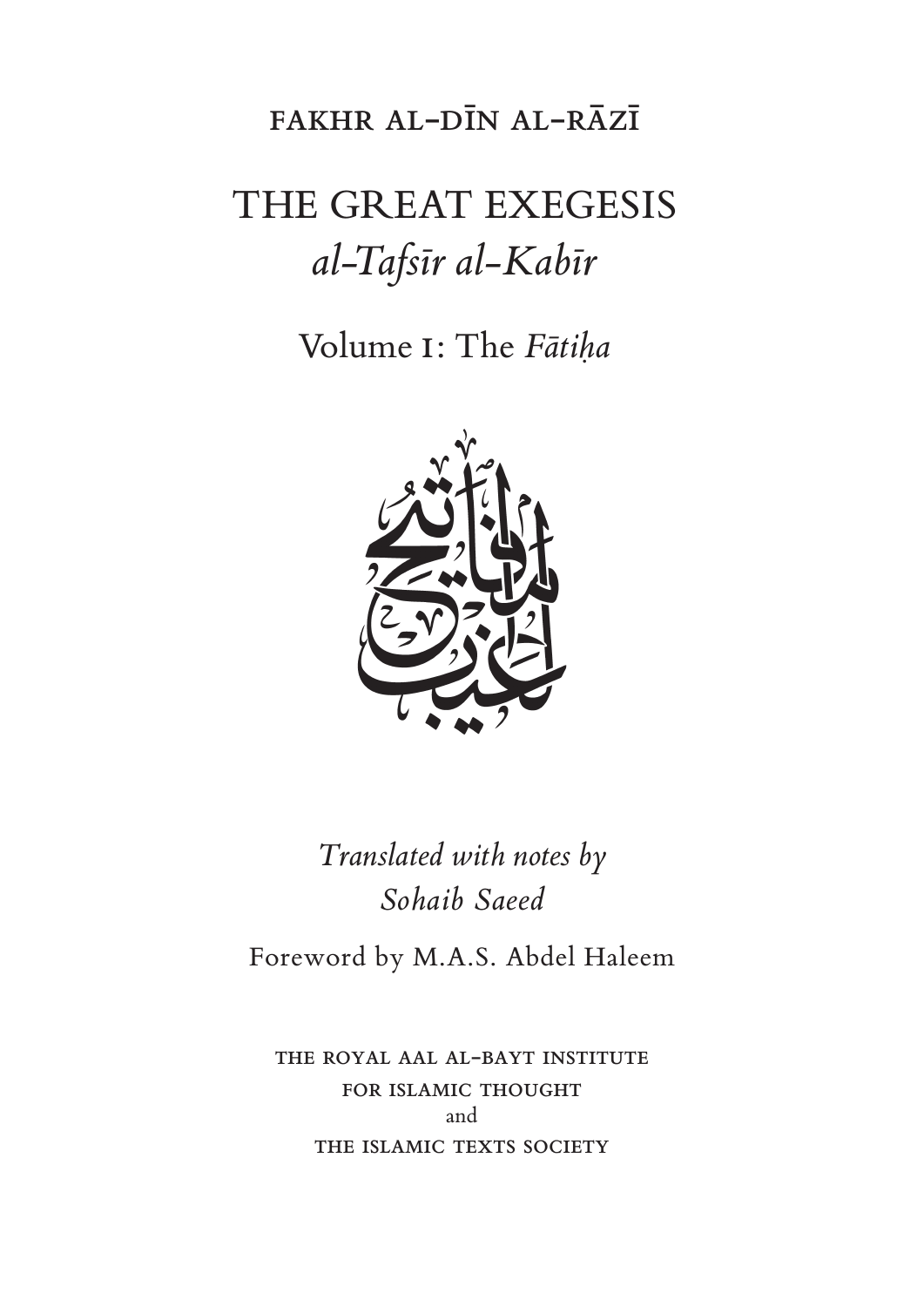#### Copyright © The Royal Aal al-Bayt Institute for Islamic Thought 2018

This frst edition published 2018 by The Royal Aal al-Bayt Institute for Islamic Thought & The Islamic Texts Society Miller's House Kings Mill Lane Great Shelford Cambridge CB22 5EN, UK.

British Library Cataloguing-in-Publication Data. A catalogue record for this book is available from the British Library.

isbn: 978 1911141 21 1

*All rights reserved. No part of this publication may be reproduced, installed in retrieval systems, or transmitted in any form or by any means, electronic, mechanical, photocopying, recording, or otherwise, without the prior written permission of the publishers.*

The Royal Aal al-Bayt Institute for Islamic Thought and The Islamic Texts Society have no responsibility for the persistence or accuracy of URLs for external or third-party internet websites referred to in this publication, and does not guarantee that any content on such websites is, or will remain, accurate or appropriate.

Cover design copyright © The Islamic Texts Society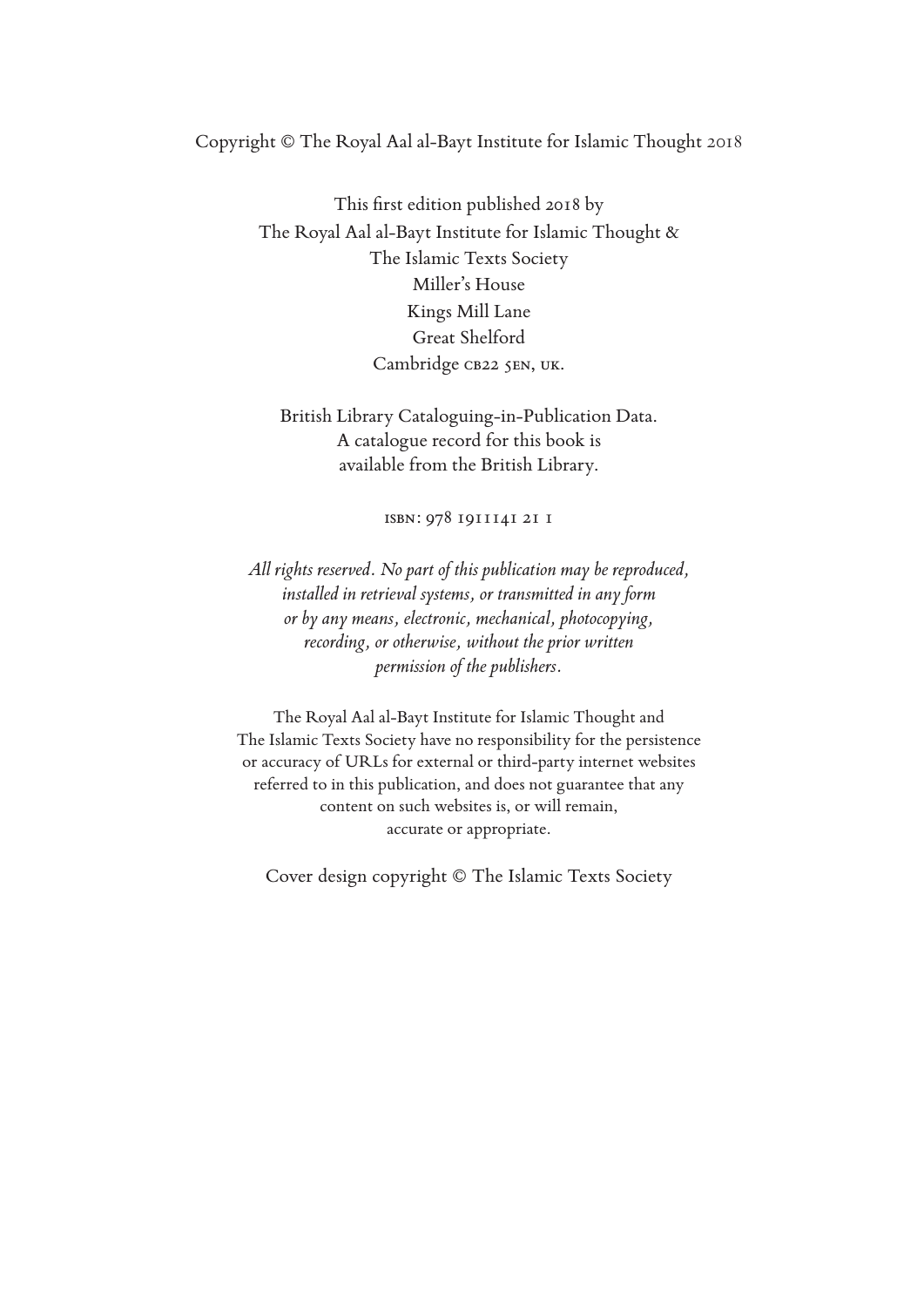# **CONTENTS**

# Acknowledgements vii Foreword: M.A.S. Abdel Haleem ix Translator's Introduction xi

# THE GREAT EXEGESIS Volume i: The *Fātiḥa*

## Introduction 1

| BOOK I: Sciences Derived from the Isti <sup>c</sup> adha |
|----------------------------------------------------------|
| PART ONE: Literary Aspects of the Isti <sup>c</sup> adha |

| $\frac{1}{1000}$ $\frac{1}{1000}$ $\frac{1}{1000}$ $\frac{1}{1000}$ $\frac{1}{1000}$ $\frac{1}{1000}$                 |         |
|-----------------------------------------------------------------------------------------------------------------------|---------|
| Chapter One: The Word (Kalima) and its Like                                                                           | $17 \,$ |
| Chapter Two: Sounds, Letters and their Rulings                                                                        | 40      |
| Chapter Three: Nouns, Verbs and Particles                                                                             | 46      |
| Chapter Four: Various Categorisations of the Noun                                                                     | 58      |
| Chapter Five: Rulings Concerning Genus Nouns and Derived Nouns                                                        | 64      |
| Chapter Six: Inflected and Uninflected Nouns                                                                          | 66      |
| Chapter Seven: Inflection of Verbs                                                                                    | 82      |
| PART TWO: Narrated and Rational Exegesis of the Isti <sup>c</sup> adha                                                |         |
| Chapter Eight: Juristic Issues Connected to the Isti <sup>c</sup> adha                                                | 89      |
| Chapter Nine: Rational Enquiries Concerning the Isti <sup>c</sup> adha                                                | 98      |
| Chapter Ten: Spiritual Allusions of the Isti <sup>cadha</sup>                                                         | 137     |
| Chapter Eleven: Further Enquiries Associated with the Isti <sup>c</sup> adha                                          | 146     |
| <b>BOOK II: The Basmala</b>                                                                                           |         |
| <b>Chapter One: Introductory Enquiries</b><br>$\Omega$ $\Gamma$ $\Omega$ $\Omega$ $\Gamma$ $\Gamma$ $\Gamma$ $\Gamma$ | 157     |

| Chapter Two: Concerning the Recitation and Writing of   |     |
|---------------------------------------------------------|-----|
| the Basmala                                             | 161 |
| Chapter Three: Concerning the Name (Ism)                | 169 |
| <b>Chapter Four: Names Denoting Actual Attributes</b>   | 183 |
| <b>Chapter Five: Names Denoting Relative Attributes</b> | 2II |
| Chapter Six: Names Denoting Eliminative Attributes      | 215 |
| Chapter Seven: Names Denoting Combinations of Actual    |     |
| and Relative Attributes                                 | 2I8 |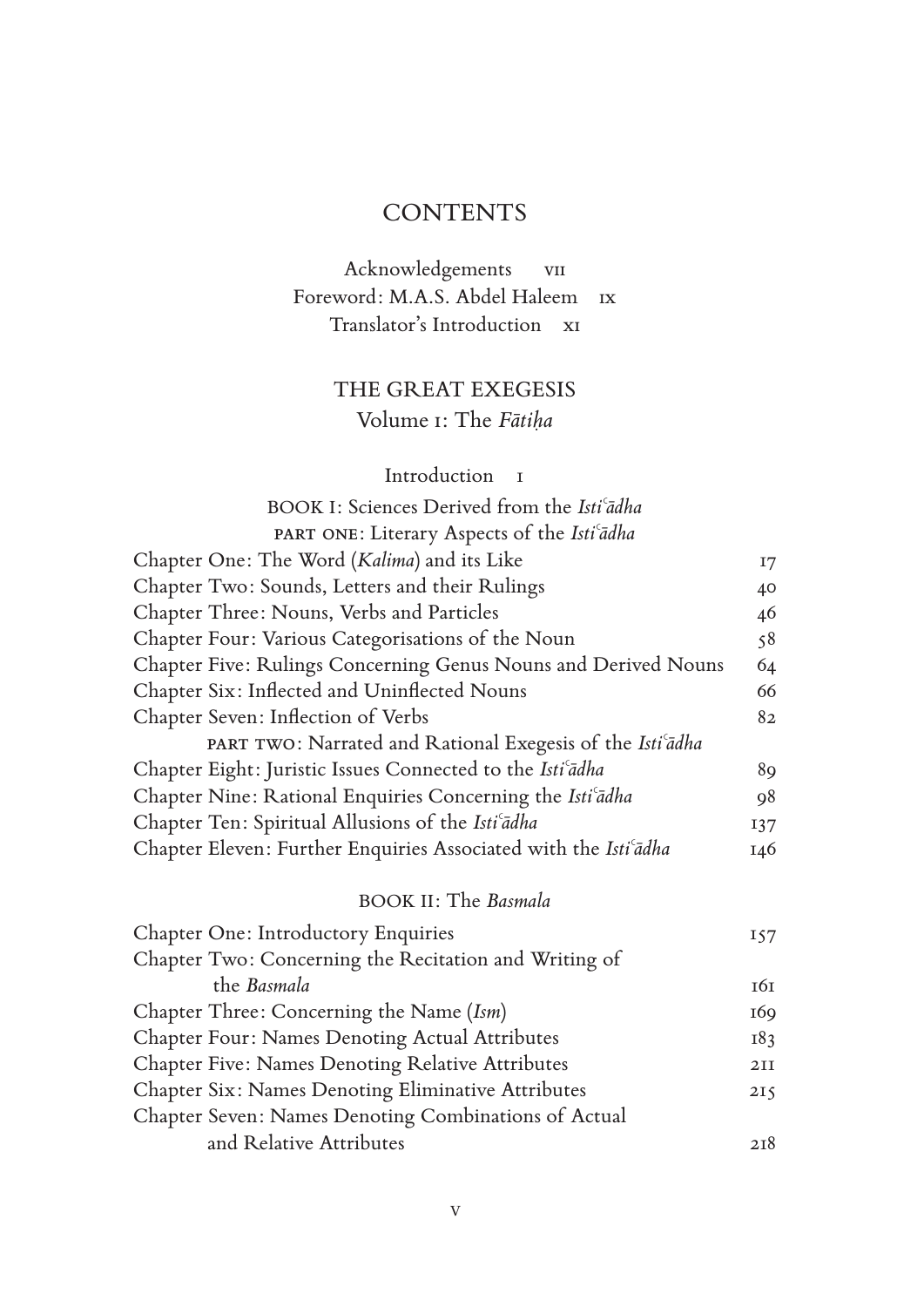| Chapter Eight: Remaining Issues Pertaining to Divine Names<br>Chapter Nine: The Name Allah | 236 |
|--------------------------------------------------------------------------------------------|-----|
|                                                                                            | 243 |
| Chapter Ten: The Names al-Rahman and al-Rahīm                                              | 255 |
| Chapter Eleven: Spiritual Allusions of the Basmala                                         | 259 |

# BOOK III: The *Fātiḥa*

| Chapter One: Names of this Sūra                                     | 27I             |
|---------------------------------------------------------------------|-----------------|
| Chapter Two: Virtues of this Sūra                                   | 277             |
| Chapter Three: Rational Wisdoms Derived from this Sūra              | 28I             |
| Chapter Four: Juristic Issues Connected to this Sūra                | 295             |
| Chapter Five: Exegesis of Sūrat al-Fātiḥa [Verse by Verse]          | 345             |
| All praise is for God                                               | 345             |
| Lord of the worlds $(Q_{.1.2})$                                     | 360             |
| The Compassionate, the Merciful $(Q.I.3)$                           | 366             |
| Master of the Day of Judgment $(Q.I.4)$                             | 37I             |
| You we worship                                                      | 380             |
| And from You we seek help $(Q.I.5)$                                 | 394             |
| Guide us upon the straight path $(Q.I.6)$                           | 397             |
| The path of those on whom You have bestowed favour                  | 403             |
| Not of those who incur wrath, nor of those who are astray $(Q.I.7)$ | 407             |
| Chapter Six: Exegesis of Sūrat al-Fātiha as a Whole                 | 412             |
| Rational Subtleties Derived from this Sūra                          | 412             |
| The Approaches of Satan                                             | 415             |
| How the Fātiha Contains All the Requisite Knowledge                 |                 |
| of the Beginning, the Middle and the End                            | 4 <sub>17</sub> |
| God's Division of the Prayer into Two Halves                        | 419             |
| The Prayer is the Ascension of the Gnostics                         | 428             |
| On Divine Superiority and Greatness                                 | 434             |
| Subtleties Concerning All praise is for God and the Five            |                 |
| Divine Names in this Sūra                                           | 44I             |
| The Reason for the Basmala Containing the Three Names               | 448             |
| The Reason for the Fātiha Containing the Five Names                 | 449             |
| <b>Concluding Observation</b>                                       | 450             |
| Annopolize Dorsons Citad in the Toye 450                            |                 |

Appendix: Persons Cited in the Text 453 Bibliography 467 Index 473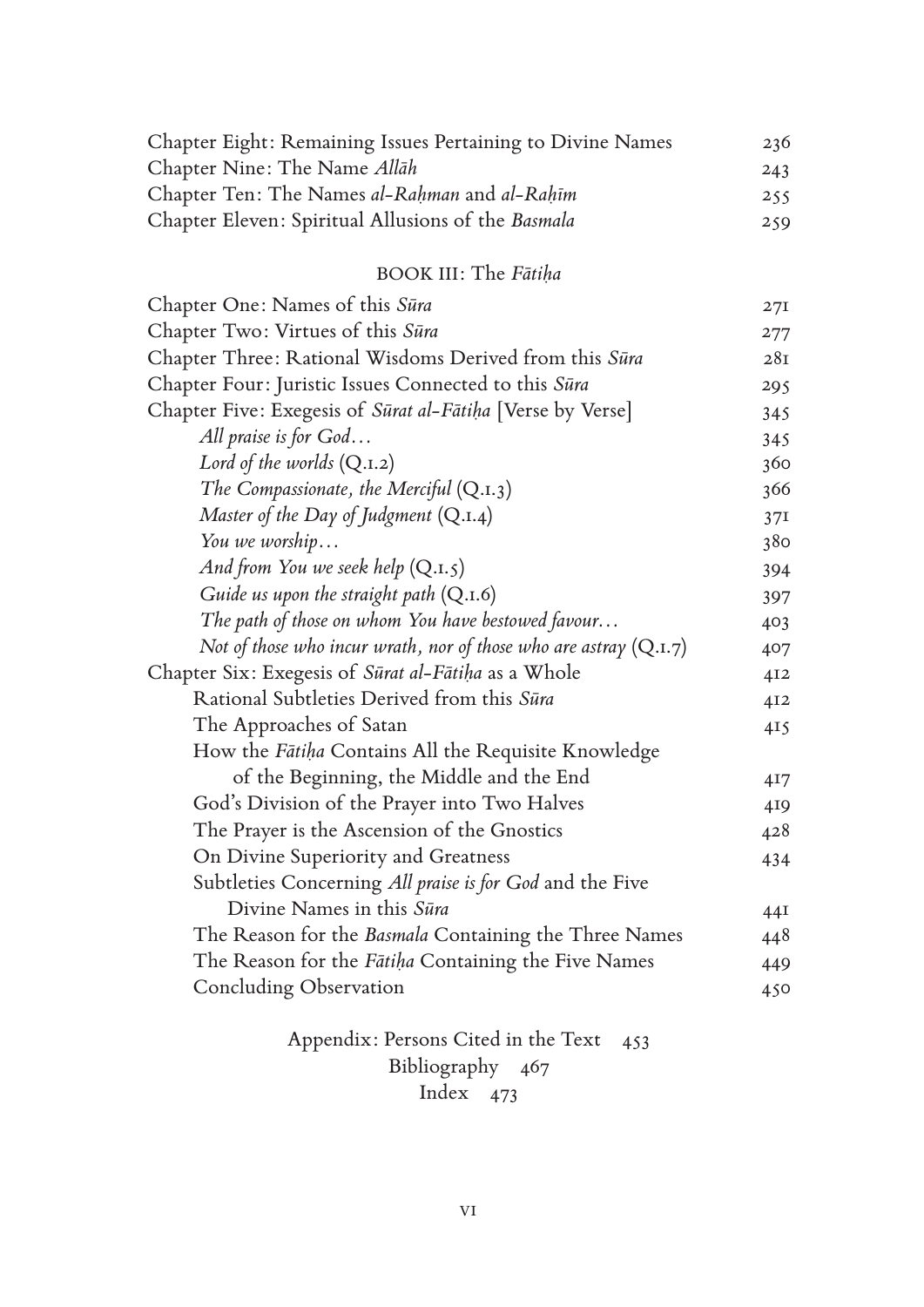### ACKNOWLEDGMENTS

I extend my thanks—after Almighty God—to all who made this possible: to HRH Prince Ghazi bin Muhammad for entrusting me with this tremendous task; to Aftab Ahmed for coordinating the project in its early stages; and to Fatima Azzam and colleagues at the Islamic Texts Society for their diligence and professionalism, not least Andrew Booso for his editorial eye at the fnal hurdle. I thank my family for their unfailing support, my mentor Professor Abdel Haleem for contributing the Foreword, and all those who shared pointers or simply shared my excitement at translating this great *Imām*.

> Sohaib Saeed Ramaḍān 1439 / May 2018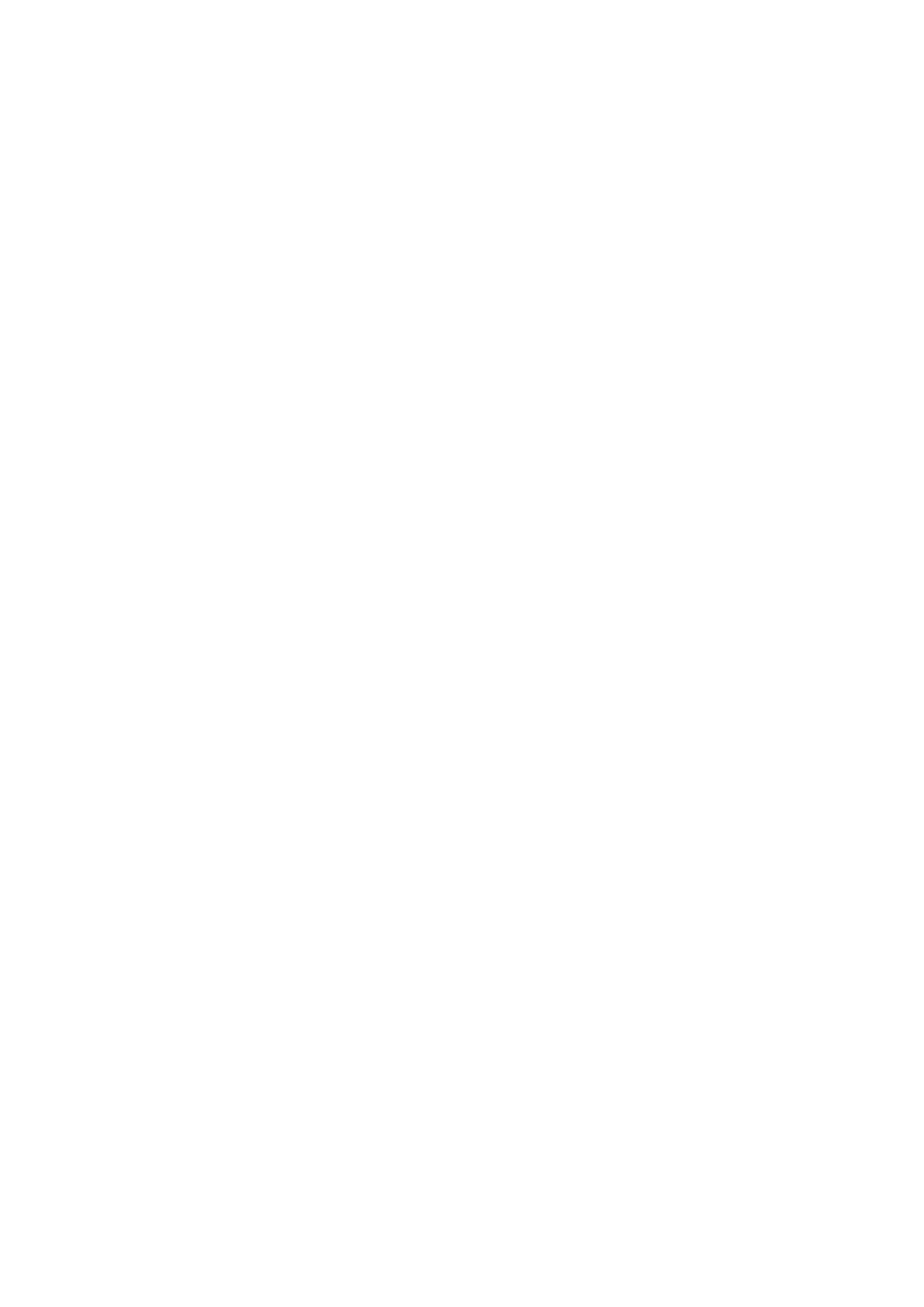#### FOREWORD

Translation of the Qur'an into English started in the  $17<sup>th</sup>$  century CE and gained impetus over the last 50 years, so that there are now scores of such translations. In contrast, very little attention indeed has been given to the *tafsīr* (exegesis) of the Qur'ān. Over the last 25 years or so, a number of translations from Arabic *tafsīr* works, including part of Ṭabarī, Ibn Kathīr, Suyūṭī and Sayyid Qutb, have appeared, but no one has attempted until now to translate what I consider the single most important *tafsīr*, that of Fakhr al-Dīn al-Rāzī (d. 606 ah/1210 ce). This is perhaps due to the fact that it has been seen as a more difficult and complex task than any of the above: Rāzī's *al-Tafsīr al-Kabīr* is indeed great, both in its size and worth. The editions of Rāzī available until recently were prohibitive, up to eight large volumes with no indexing. The material covered by the *Tafsīr* was also more difficult: Rāzī was a great scholar of philosophy, theology, jurisprudence and an accomplished preacher in both Arabic and Persian, engaged in *taṣawwuf*, with a very fne spiritual sensibility. In addition, he was a top-class linguist in all aspects of the Arabic language: he raised and discussed questions about the language of the Qur'ān which only now, with our modern linguistic thinking, have begun to be noticed.

Because he included, in his *Tafsīr*, elements of all these subjects, especially philosophy, physics and astronomy, this led to the notion, which gained popularity, that his *Tafsīr* included everything except *tafsīr*. In my view, it is correct to say that the '*Great Exegesis*' includes all elements of *tafsīr*, plus other things. Rāzī's expertise in all the subjects he mastered, his great holistic vision of the text of the Qur'ān, his sharp power of analysis and, above all, his linguistic skills, distinguish his *Tafsīr*. If I was given the choice to take only one *tafsīr* to rely on, I would readily take Rāzī's.

All this makes translation of Rāzī more difficult and explains why translators have not come forward to take on this task. Translating Rāzī requires understanding and appreciation for the many disciplines that appear in the *Tafsīr*, an intimate knowledge of Arabic at the level used by Rāzī, in addition to mastery of the English language.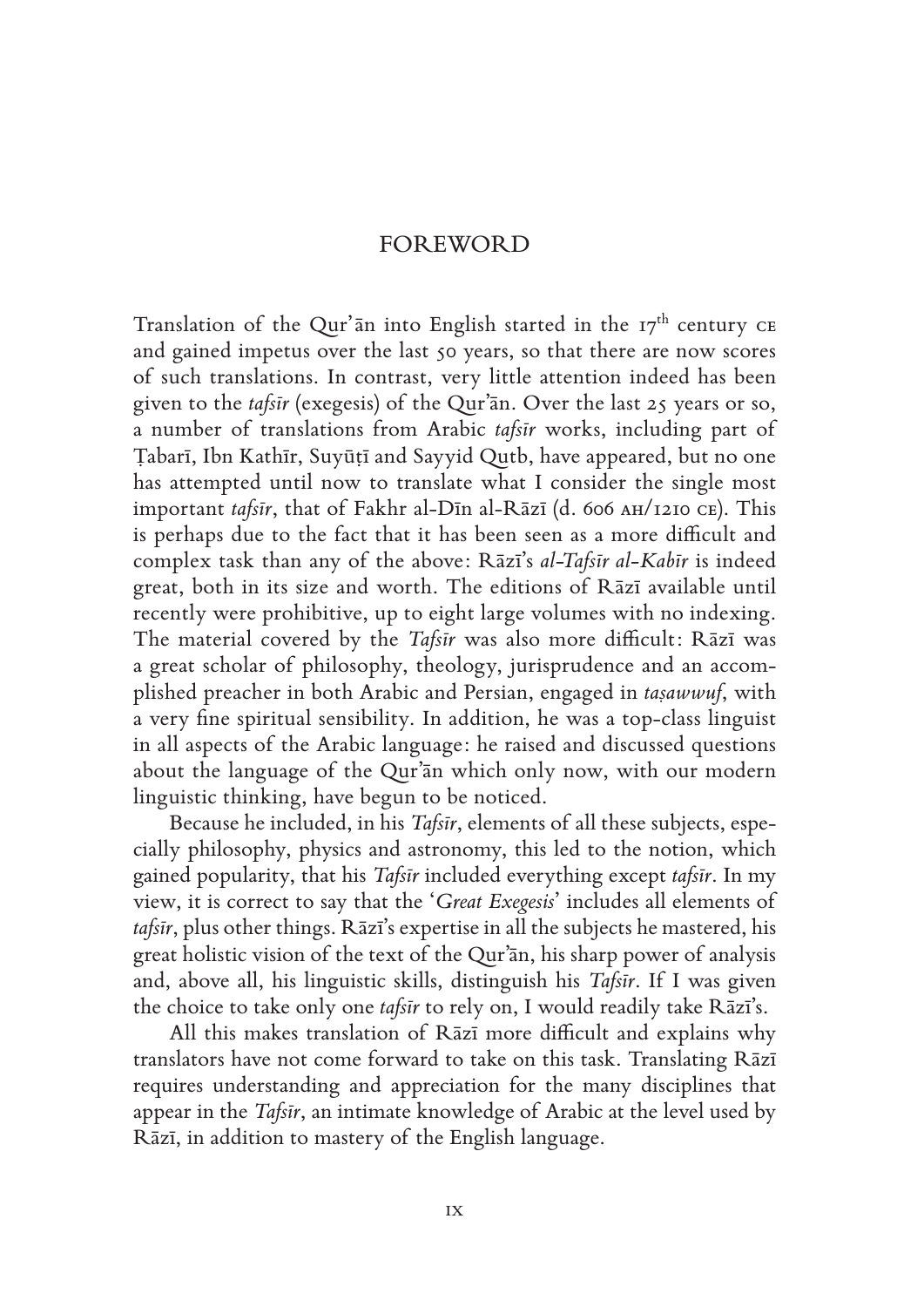Sohaib Saeed has had the courage to attempt the daunting task of translating Rāzī, for which he is well qualifed. He had his education in the UK, with a BA and MSc in Philosophy, then a BA in Theology from al-Azhar University, Cairo, and a PhD in *tafsīr* from London University. He appreciates the importance of *al-Tafsīr al-Kabīr* and has started his translation of the work by translating the *tafsīr* of the frst *sūra*, *al-Fātiḥa*, recognising its importance to all Muslims.

Sohaib has not simply summarised but has translated the whole text on the *Fātiḥa* and this is what makes this work particularly important: scholars should be able to read a translation of the real text of *al-Tafsīr al-Kabīr* rather than what someone selects from it. In addition to translating, Sohaib has corrected some longstanding errors in the Arabic editions of the text and has added his own comments as necessary.

Sohaib should be highly complimented for undertaking this very important and difficult task. His translation is faithful, accurate, and effective; it sets the paradigm for himself and other translators who may come forward to contribute to this enormous enterprise of translating *al-Tafsīr al-Kabīr*, long-awaited by English-speaking Muslim and other readers.

Scholars of the Qur'ān will always be indebted to The Royal Aal al-Bayt Institute of Islamic Thought in Jordan and the Islamic Texts Society in Cambridge who inspired and facilitated this major work of translation. With their support it can be hoped that the whole of *al-Tafsīr al-Kabīr* will be published in English. But, thanks are of course particularly due to Sohaib Saeed, for his great efforts in producing the actual translation. I have pleasure in recommending this translation highly to readers of the Qur'ān and *tafsīr*.

> Muhammad Abdel Haleem King Fahd Professor of Islamic Studies University of London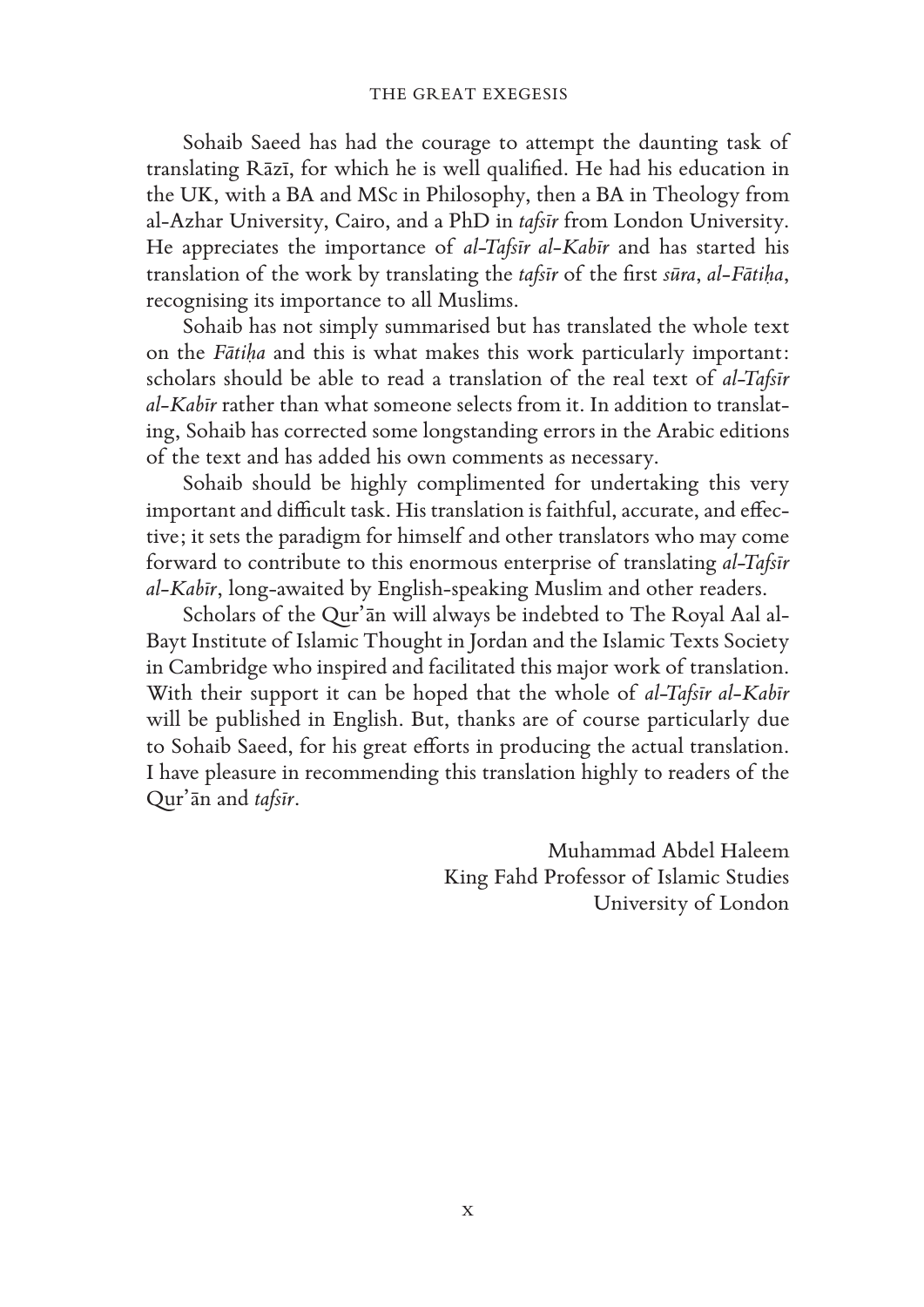# TRANSLATOR'S INTRODUCTION

This translation is of the frst volume of the magnum opus of the celebrated Sunni Imām Muḥammad b. ʿUmar al-Rāzī, known as Fakhr al-Dīn  $(544/1149-606/1210)$ , a prolific author and independent-minded proponent of the Ashʿarī school of theology and the Shāfiʿī school of Law.<sup>1</sup> His Qurʾān commentary, *al-Tafsīr al-kabīr* ('The Great Exegesis')—also known as *Mafātīḥ al-ghayb* ('Keys to the Unseen')—is universally acknowledged to be one of the core works of the genre which, despite the uniqueness of its approach to the Qurʾān and the universe, drew from the earlier tradition and provided rich materials for subsequent exegetes. It is a compendium not only of Qur'ānic sciences and meanings, but also Arabic linguistics, comparative jurisprudence, Aristotelian and Islamic philosophy, dialectic theology (*ʿilm al-kalām*) and Sufsm (*taṣawwuf*).<sup>2</sup>

Rāzī was born in the Persian city of Rayy to a family that claimed lineage to the Arabian tribe of Quraysh. He began his studies under his father, Ḍiyāʾ al-Dīn ʿUmar. On account of his father's position at the main mosque of the town, Rāzī became known as 'Ibn Khaṭīb al-Rayy' ('son of the preacher of Rayy'). Among his early teachers was al-Majd al-Jīlī, with whom Rāzī travelled to Azerbaijan, where he specialised in philosophy, Ashʿarī theology and Shāfʿī jurisprudence. After a period in Khwarezm in which he debated leading Muʿtazilīs, he set

2 There is a tendency among Muslim scholars to classify this work as *tafsīr bi'l-raʾy*, i.e. rational-based exegesis, which is then called 'valid/praiseworthy' when it conforms to Sunni orthodoxy, and 'blameworthy' otherwise; see Muḥammad Ḥusayn al-Dhahabī, *al-Tafsīr wa'l-mufassirūn*, 3 vols., Cairo: Dār al-Ḥadīth 2005, vol. i, p. 247. This is made to contrast with tradition-based exegesis (*tafsīr bi'l-maʾthūr*) in which sayings of the Prophet and frst generations are presented without much elaboration or exploration of new questions. Some traditions are explicit in their condemnation of explaining the Qurʾān according to *raʾy*, but this is understood to describe ignorant speculation. In reality, the boundary between the two approaches is unclear, and mainstream exegesis in general depends upon multiple sources, including traditions, Arabic language/rhetoric and contemporary sciences.

<sup>1</sup> Ceylan writes on Rāzī's willingness to difer with the eponymous founders of both schools. Despite Rāzī's writings possessing a Suf infuence, little is known of his Suf afliations, if any, although some biographers considered him to be a conventional Suf. See Yasin Ceylan, 'Theology and *Tafsīr* in the Major Works of Fakhr al-Dīn al-Rāzī', PhD thesis, University of Edinburgh, 1980, pp. 18 and 21–22. [A. Booso, ed.]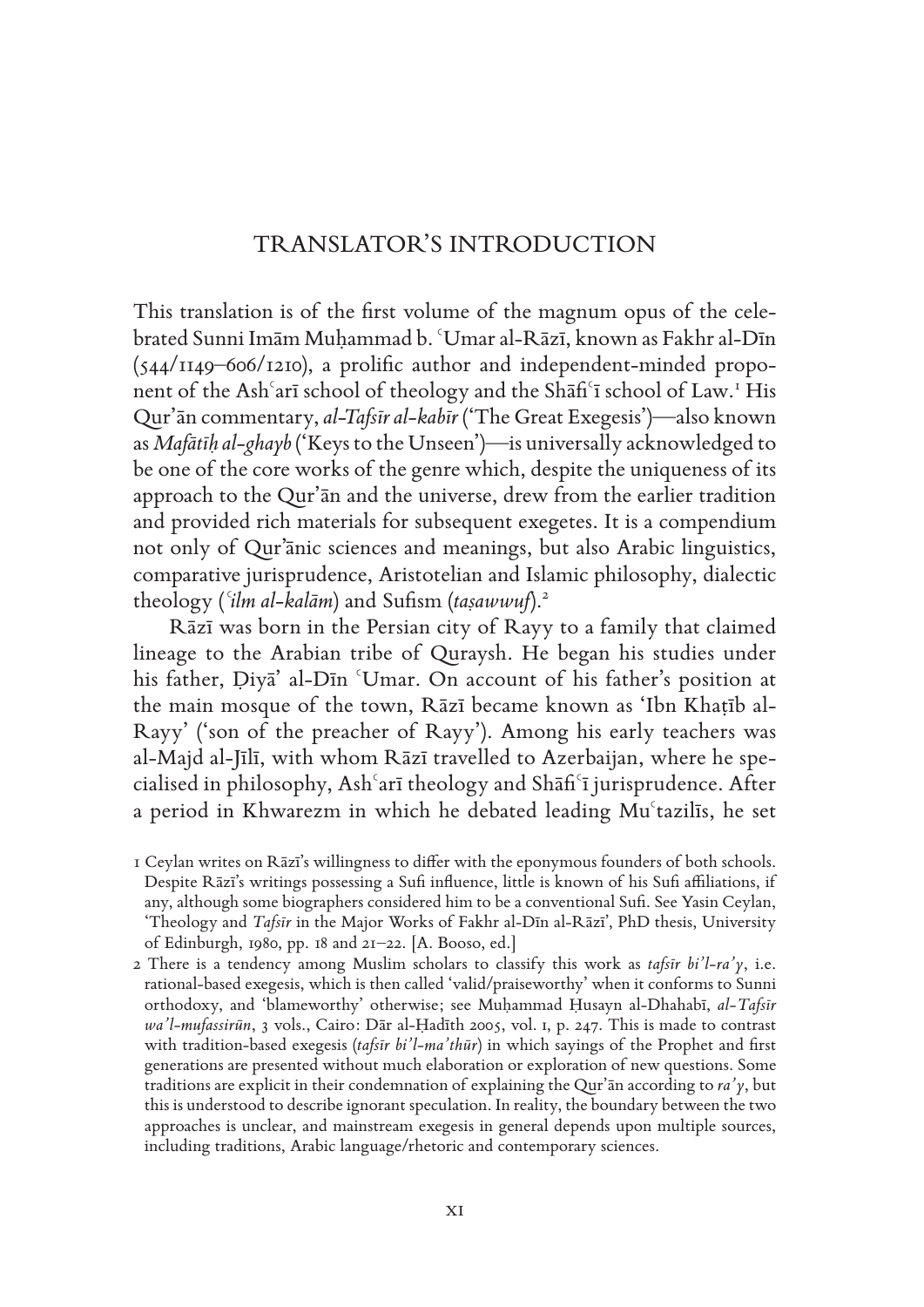out for Bukhara and travelled around Transoxania, leading a life full of interesting encounters, debates and writings. The last twelve years of his life were spent on his *Tafsīr*, among other works, and it was this grand commentary which most gathered the fruits of his mastery of the rational sciences. By the time of his death in Herat—allegedly due to poisoning by members of the Karrāmī sect—he was known by his followers as *Shaykh al-Islām*, the pre-eminent scholar of his age. During his fnal sickness, he dictated a famous testament in which he declared the superiority of the Qur'an over the rational sciences.<sup>1</sup>

Modern scholarship has taken a great interest in the thought and writings of Rāzī, and numerous books and papers have been published in Arabic, English and other languages concerning the place of his philosophical, theological and scientifc writings in Islamic intellectual history. Nearly one hundred books and treatises can reasonably be attributed to Rāzī: many are lost or unpublished, and few have received any serious editorial attention, let alone translation in full. As well as facilitating scholarly engagement with the author's views and methods, this translation of his *Tafsīr* is a long-awaited contribution to the library of English-language Qur'an commentary for the Muslim and non-Muslim reader alike.<sup>2</sup> The reader will discover dimensions of interpretation and refection which build on narrated exegesis and go further, without departing altogether into the esoteric realms of Sufi commentary: consequently, the work can be characterised as both highly spiritual and intellectual.

While Rāzī's general authorship of *The Great Exegesis* is a matter of agreement, there has been much scholarly discussion about whether it was unfnished at the time of his death and completed by a student or later scholar: the names of Khuwayyī (d. 637/1239) and Qāmūlī

<sup>1</sup> I have drawn biographical details mainly from Tariq Jafer, *Rāzī: Master of Qur'ānic Interpretation and Theological Reasoning*, New York: Oxford University Press, 2015; Ṭāhā Jābir al-ʿAlwāni, *al-Imām Fakhr al-Dīn al-Rāzī wa-muṣannafātuh*, Cairo: Dār al-Salām, 2010. On the dangers of misconstruing the 'last will and testament', see Tony Street, 'Concerning the Life and Works of Fakhr al-Dīn al-Rāzī', in Peter Riddell & Tony Street, eds., *Islam: Essays on Scripture, Thought and Society*, Leiden: Brill, 1997, pp. 135–146.

<sup>2</sup> This volume is to be followed by another which will span fve chapters of the Qurʾān: *Yūsuf* (xii), *al-Kahf* (xviii), *al-Naml* (xxvii), *Yā-Sīn* (xxxvi) and *al-Mulk* (lxvii). Volume I (the *Fātiḥa*) has recently been translated into French by a Senegalese specialist in Islamic thought. Time did not allow me to draw from his work at all or to investigate the diferences in our translations beyond one juncture which interested me (see Rāzī's Introduction below). However, I note that Cissé's translation is barely annotated, and that he has collapsed the overall structure into two 'Books' rather than the actual three. See *Le Commentaire de Fahr d-Din r-Rāzī sur la Fātiha*, trans. Alphousseyni Cissé, Paris: L'Harmattan, 2017.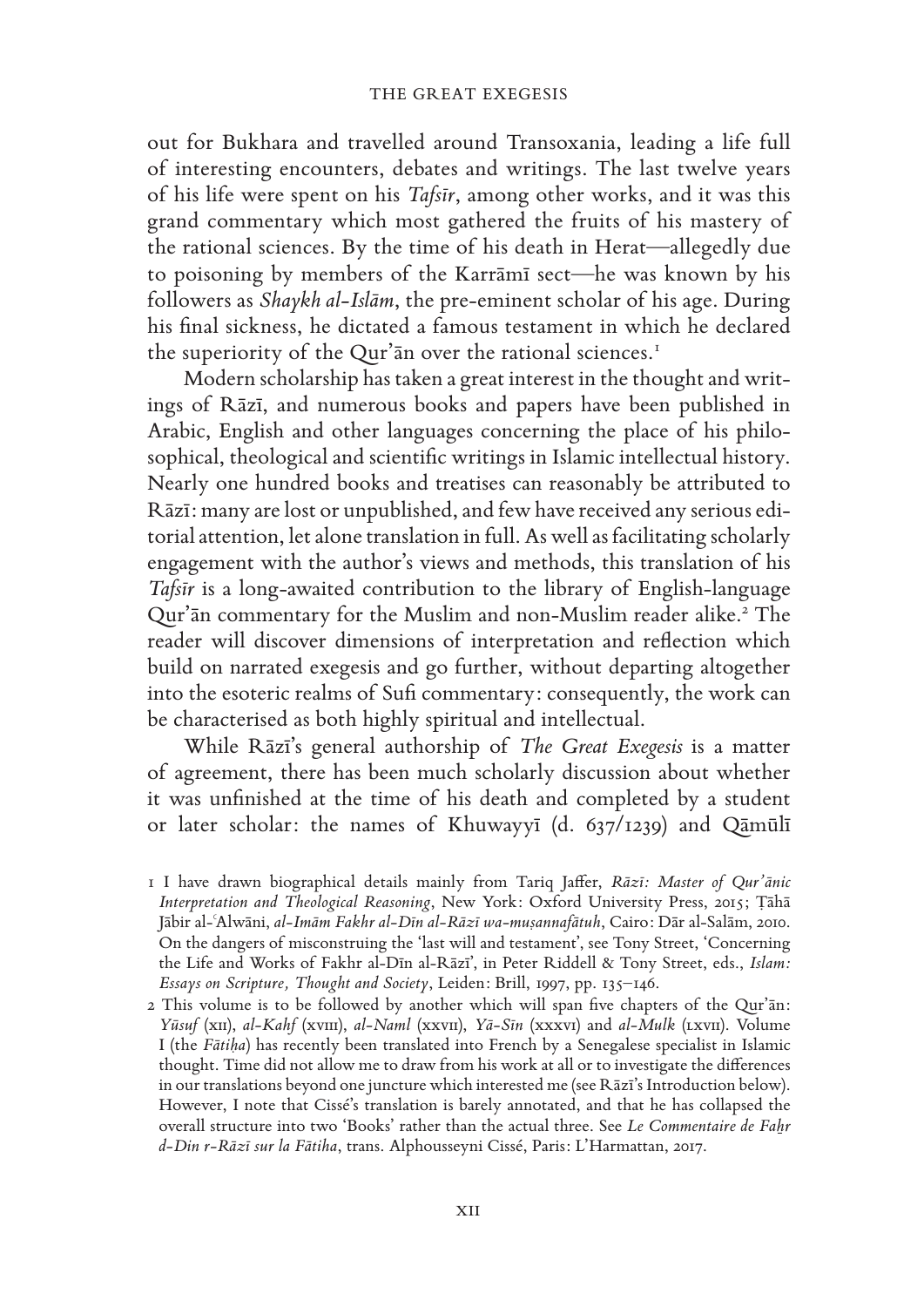#### *Translator's Introduction*

(d. 727/1327) are mooted in this connection. Whereas some claims are based on biographical remarks which are open to interpretation, others appeal to the content and style of specifc commentaries which seemingly difer from parts that have been attributed to Rāzī with certainty. For example, Ibrāhīm Rufayda argues that both the ranges from *al-ʿAnkabūt*  to *Yā-Sīn* (Q.xxix–xxxvi) and from *Qāf* to *al-Wāqiʿa* (Q.l–lvi) were compiled by another author upon the style of Rāzī. 1 Other scholars, such as Ṭāhā al-ʿAlwānī and Muḥsin ʿAbd al-Ḥamīd, have dismissed such claims and argued that any minor divergences in style—and indeed references in the text to Fakhr al-Dīn in the third person—can be attributed to an editorial process applied to a work that had already been completed.<sup>2</sup> An important step to resolve this debate will be to compare extant manuscripts so as to produce a critical edition.

Although there is no dispute that Rāzī authored the exegesis of *Sūrat al-Fātiḥa*, I have raised several points in the footnotes which may have some bearing on questions of authorship. These indicate that it was probably composed later than various other parts of the exegesis. I detected some signs of editorial involvement, as well as discrepancies between opinions presented in the *Fātiḥa* commentary and elsewhere. I also highlight that the last chapter of Book I has all the appearance of being unfnished.

#### The Structure of this Volume

*The Great Exegesis* in its overall structure resembles other lengthy *tafsīr*s, in that it follows the order of the Qurʾān and presents commentary on one or more verses at a time. However, the structure of enquiry within this scheme is reminiscent of his philosophical writings, in that the commentary is divided into units which Rāzī calls 'Enquiries' (*masāʾil*, sing. *masʾala*). There are divisions and categories above and below this basic unit, through which the author explores the issues raised by, and connected to, the verses. Such arguments may include extended lists of proofs for various points of view, which he may respond to summarily or at length.

The present volume represents an exception in terms of structure, as Rāzī has presented his extensive commentary on *Sūrat al-Fātiḥa* in three

2 See ʿAlwānī, *al-Imām Fakhr al-Dīn*, pp. 151–164.

<sup>1</sup> Ibrāhīm Rufayda, *al-Naḥw wa-kutub al-tafsīr*, 2 vols., Misrata: al-Dār al-Jamāhīriyya, 1990, vol. ii, pp. 827–843. In his detailed study of the issue, Muʿallimī included three more *sūra*s in the second insertion, making it from *al-Ḥujurāt* (hence Q.xlvii–lvi), and argued for a third insertion from *al-Mumtaḥana* to *al-Taḥrīm* (Q.lx–lxvi). See ʿAbd al-Raḥmān al-Muʿallimī, *al-Majmūʿ*, ed. Mājid al-Ziyadī, Mecca: al-Maktaba al-Makkiyya, 1996, pp. 101–134.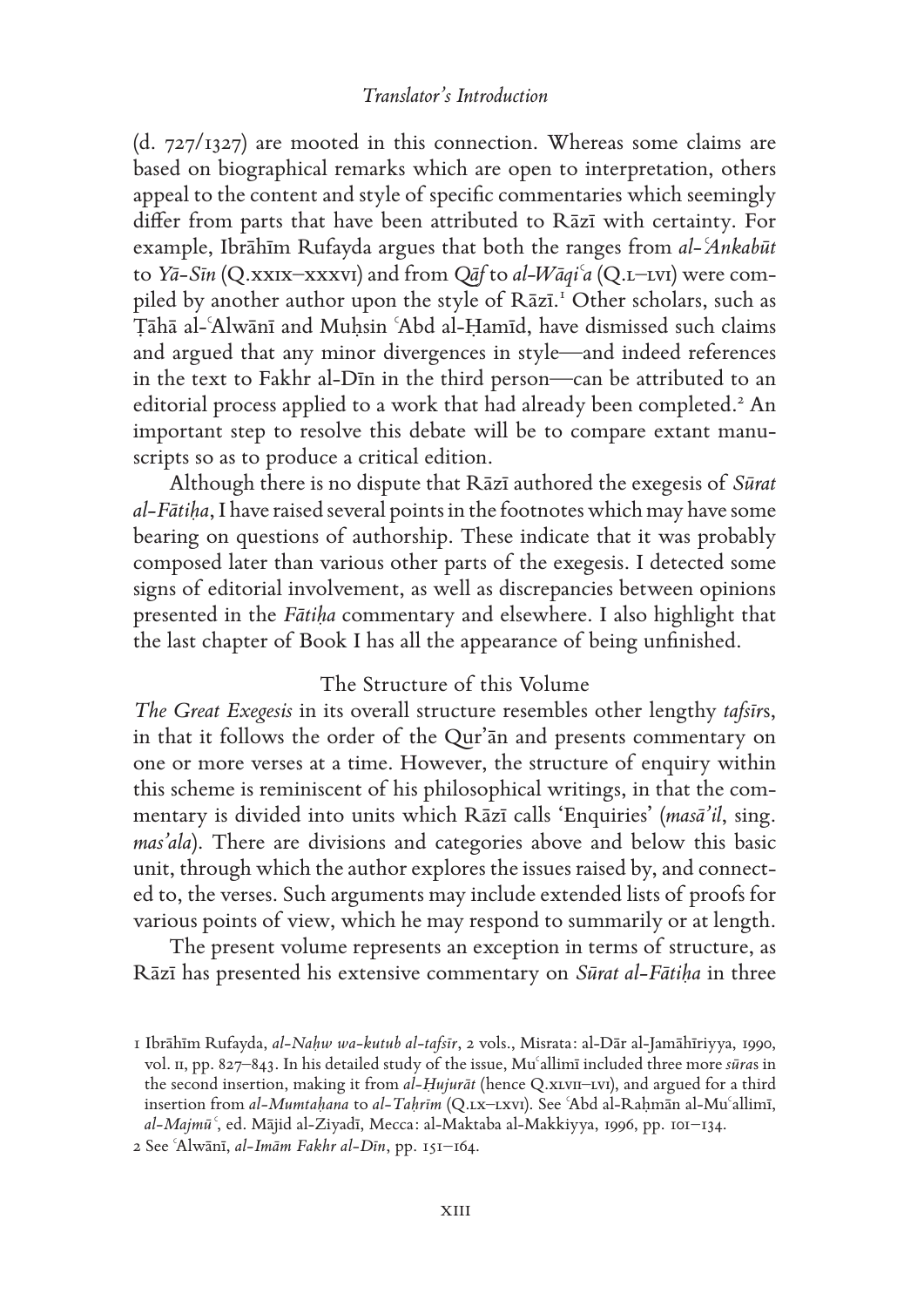'Books' (kutub, sing. kitāb).<sup>1</sup> The first of these is concerned with the formula of seeking refuge, the *istiʿādha*, after introductions loosely connected to this topic.<sup>2</sup> Book II discusses the *basmala*, the formula invoking God's Name at the outset of the *Fātiḥa* and other *sūra*s. This book is largely concerned with theological issues related to God's Names and Attributes. Book III contains, as it were, the exegesis proper, after four introductory chapters—the last of which is dedicated to juristic issues. These introductions are followed by a chapter which I have divided into two: Chapter Five, which discusses the remaining verses of the *Fātiḥa* in turn; and Chapter Six, a series of thematic refections upon the whole *sūra*. I trust that the reader will find this adjustment intuitive and helpful.<sup>3</sup>

I have provided cross references throughout the text to assist the reader in connecting related discussions and benefting from the complete text as a commentary upon the most important *sūra* of the Qurʾān. While intending to keep as close as possible to Rāzī's intended structure, I have taken some liberties to relabel and introduce a number of additional headings and subheadings (placed between square brackets). The norm in the Arabic text is for lists (or sequential subheadings) to be labelled as 'frst, second'—even for lists within lists. To make this much clearer, I have usually rendered such sequences using letters or numbers, such that *awwal* may be called 'A' or '1' rather than translated literally as 'frst'. The choice of label follows this rationale for the most part: 'A, B, C etc.' for lists of alternative opinions on a matter; '1, 2, 3 etc.' for evidences of one side or another in a debate, as well as generic lists; and 'a, b, c etc.' (lower case) for general points, sometimes within the aforementioned categories. Moreover, questions, objections or problems are introduced with 'objection' etc., together with 'response' to make the sequence of arguments clearer than can be found in any edition before now.

It is a matter of tremendous regret that this celebrated work has

1 ʿAlwānī notes that a distinct commentary on the *Fātiḥa* was attributed to Rāzī and known as *Mafātīḥ al-ʿulūm* ('Keys to the Sciences'); see ʿAlwānī, *al-Imām Fakhr al-Dīn*, p. 147. It is possible that it stood alone before being integrated into *al-Tafsīr al-kabīr*, just as the reverse has occurred. Early print editions bound it together with *al-Baqara* and subsequent *sūra*s, but the thirty-two volume editions made the *Fātiḥa* commentary into Volume I by itself.

2 Rāzī's *Tafsīr* has been famously characterised as containing 'everything but exegesis'. Although this is obvious hyperbole, the reader may fnd this ringing true from the outset of Book I with its linguistic explorations. However, it should be kept in mind that the author intended to lay certain foundations at the outset of the work. His Introduction outlines his theory that an infnite number of sciences—religious and natural—may be derived from, or grounded in, the Qurʾān.

3 Aside from this, the biggest structural adjustment was to Book I: its last four chapters (Part Two) were renumbered to maintain continuity with Part One. This makes Book I easier to navigate.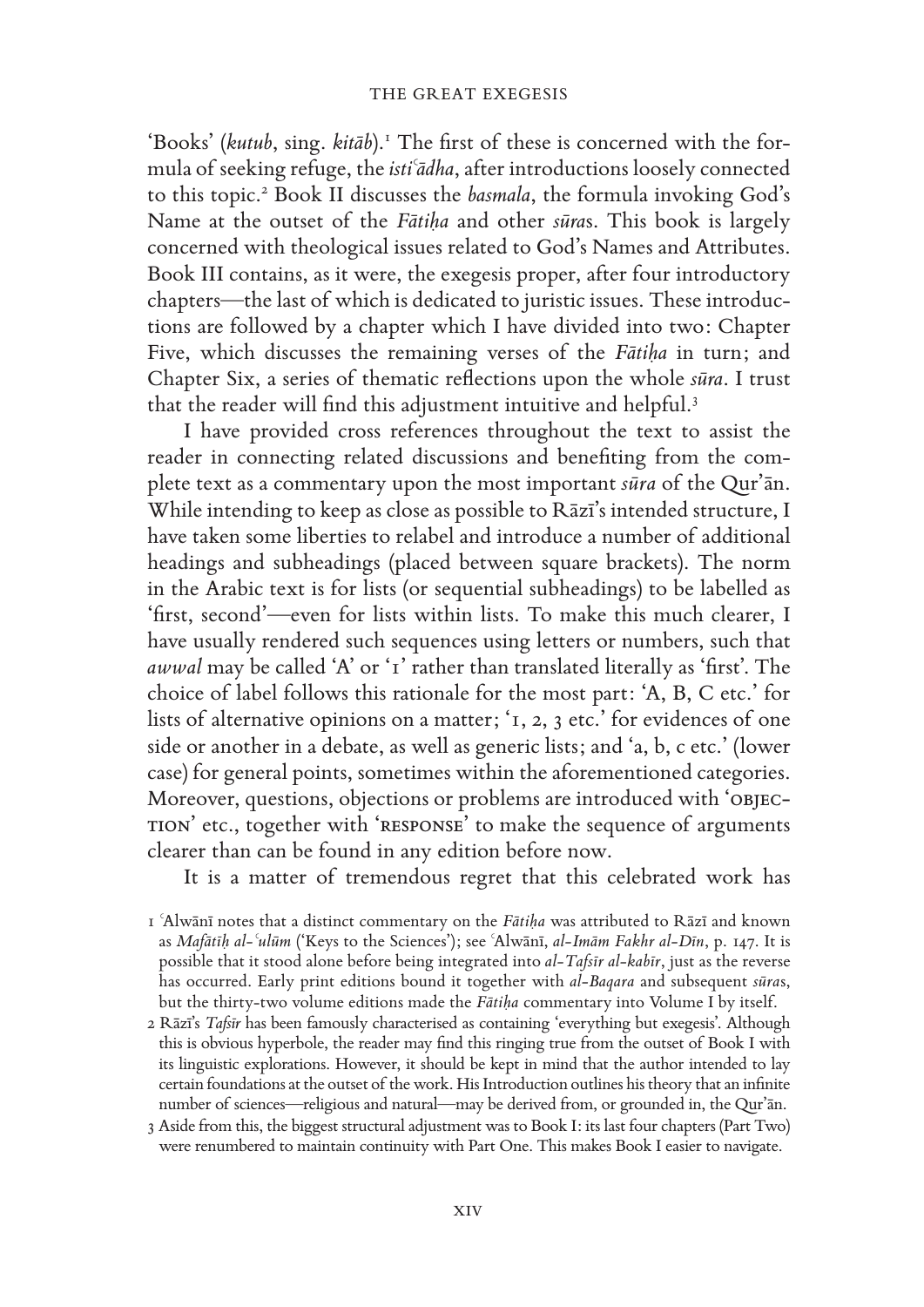#### *Translator's Introduction*

not been published in a critical edition, but instead has been reproduced numerous times with the same typographical errors. As such, I selected a typical modern print<sup>1</sup> for the first draft of the translation, noting errors in order to compare them later with earlier prints, especially the Amīriyya (Būlāq) edition of 1862. 2 Latterly, I had the opportunity to compare the text with a digitised manuscript from 1823, spanning the contents of Book III only, located at the University of Michigan.<sup>3</sup> This process led me to confrm the correct reading of certain words, but there are many more corrections I have made based on a close reading of the text itself, together with external sources. As well as references and clarifcations in the footnotes, I have taken the liberty—as a critical reader before anything else—of offering my own comments and observations, sometimes referring to later exegetes. No doubt, our modern age requires a balanced approach which builds upon tradition without treating it as ossifed.

#### Qurʾān and *Ḥadīth* References

For the most part, I have taken Abdullah Yusuf Ali's translation as the basis for translated verses throughout this volume; adaptations were necessary for numerous reasons, especially to ensure that the quotation ftted the purpose of the author who cited it. However, as I explain in a note at the beginning of the author's Introduction below, the translation of the *Fātiḥa* was adapted from that in *The Study Quran*. 4

Before describing the *ḥadīth*-related challenges presented by this book and my approach to solving them, a few words about the complex and subtle sciences of *ḥadīth* verifcation and referencing are in order. Cognisant of the seriousness of attributing statements to the Prophet Muḥammad (may God bless him and grant him peace)—especially as source-texts for legal rulings etc.—Muslim scholars developed methods of inspecting, critiquing, categorising and compiling such reports. An acceptable (*maqbūl*) report is one which is traced through a connected chain of narrators deemed honest and reliable, such that one may state confdently that it originated with the Prophet, whether at the higher grading of 'authentic' (*ṣaḥīḥ*) or just below it as 'fair' (*ḥasan*).

<sup>1</sup> Ed. Sayyid ʿImrān, 16 vols., Cairo: Dār al-Ḥadīth, 2012.

<sup>2</sup> Ed. Naṣr al-Hūrīnī, 6 vols., Būlāq: al-Maṭbaʿa al-Amīriyya, 1862.

<sup>3</sup> *Tafsīr Sūrat al-Fātiḥah nuqila min Tafsīr al-kabīr*, provided by the Hathi Trust Digital Library.

<sup>4</sup> Seyyed H. Nasr, Caner Dagli et al., eds., *The Study Quran*, New York: HarperOne, 2015. Translations of the *Fātiḥa*'s verses are generally in italics without quotation marks, whereas other Qurʾānic references are set in roman within quotation marks.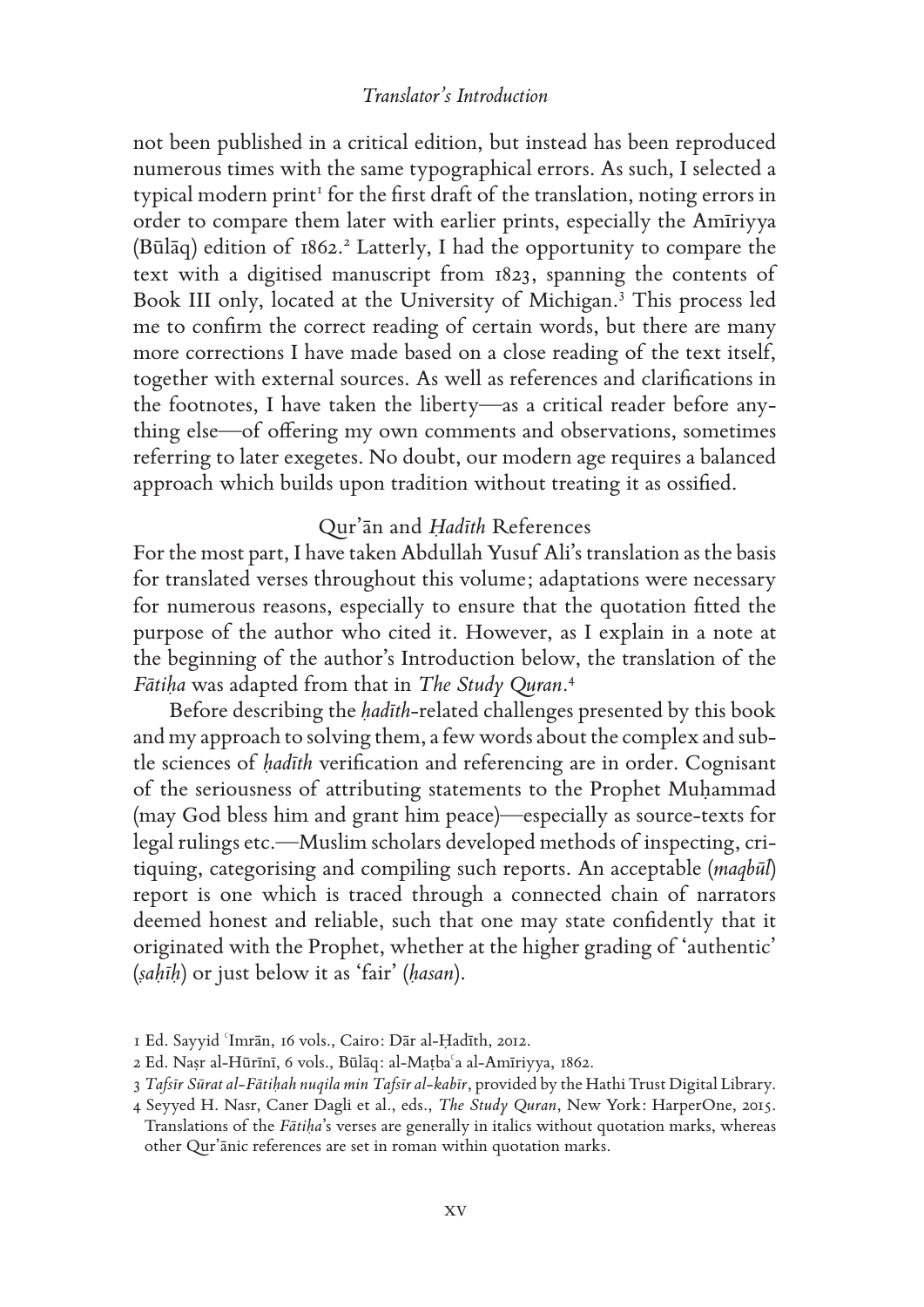On the opposite end of the spectrum are reports which are rejected (*mardūd*) due to the presence within the chain of any narrator suspected of forgery. As well as the 'fabricated' (*mawḍūʿ*) category, this includes reports for which a chain cannot be found, though this could theoretically be remedied by its discovery. The point is that one cannot attribute statements to the Prophet (may God bless him and grant him peace) on this basis. Between these, yet technically within the rejected category, are the 'weak' (*ḍaʿīf*) narrations which ought not to be attributed to the Prophet without indicating their doubtful provenance. Nevertheless, Islamic scholarship—including the work of Qurʾānic exegetes—has made extensive use of these reports and deemed them acceptable within a range of contexts, essentially when their utilisation does not establish or contradict a major point of law or creed.<sup>1</sup>

In this volume, Imām Rāzī cites over 200 *ḥadīth*s attributed to the Prophet, as well as others from the first generations: these are used in various contexts and to different ends. To engage in a thorough investigation of the reports would be far beyond the scope of a translator, and this is yet another thing which is awaited from a critical edition—may God hasten it! Instead, I referred at first to notes provided in the Dār al-Ḥadīth edition (Sayyid 'Imrān),<sup>2</sup> which cover some *ḥadīth*s but miss out many. A fuller coverage and more thorough analysis is provided by a 2016 Master's thesis by Rashā Sulaymān,<sup>3</sup> but even she misses around thirty *ḥadīth*s. More concerning are the deficiencies in their treatment of the specific wordings and variants cited by Rāzī, which has led them, in places, to faulty conclusions. Therefore, I checked their statements using print and electronic resources, and credited each (with the initials 'S.I.' and 'R.S.') in straightforward cases. Whenever Rāzī himself references his source, I suffice with that, sometimes providing a print reference, or an alternative source if the former is not readily available.<sup>4</sup>

<sup>1</sup> For an overview of historical approaches and attitudes, see Jonathan A. C. Brown, *Hadith: Muhammad's Legacy in the Medieval and Modern World*, 2<sup>nd</sup> ed., London: Oneworld Academic, 2018, pp. 104–113.

<sup>2</sup> Given the notorious practices of some Arab publishers, one cannot assume that an actual editor by this name exists.

<sup>3</sup> Rashā Țāriq Shafiq Sulaymān, al-Riwāyāt al-wārida fī tafsīr Sūrat al-Fātiha min Tafsīr al-Rāzī, Master's thesis, An-Najah National University (Nablus), 2016.

<sup>4</sup> The footnotes are minimalistic and do not meet the full standards of *takhrīj* referencing. My purpose is to direct the researcher to a source that possesses the general wording of the *ḥadīth*, not necessarily the specifc narration quoted by Imām Rāzī.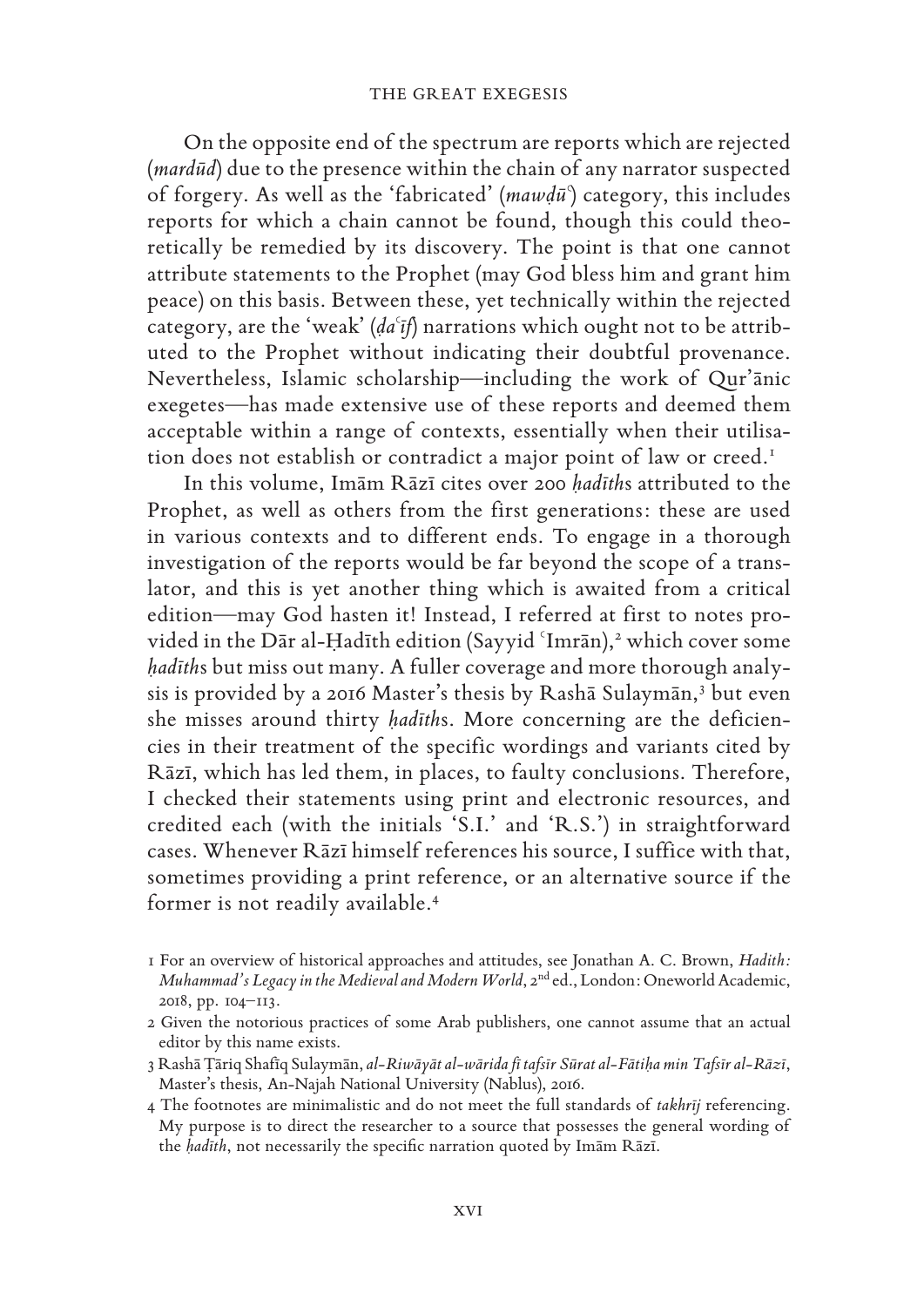#### *Translator's Introduction*

I have generally remained silent on the grading of the *ḥadīth*s, mainly because there are different opinions in many cases. The experienced reader will recognise that certain sources—such as Bukhārī and Muslim—are guarantees of authenticity in the Islamic tradition, while others confer no such guarantee. I have likewise remained silent regarding weak narrations, except when they reach the level of 'very weak' (*ḍaʿīf jiddan*) as stated by one of my sources. I also point out 'fabricated' reports and others which I could not source. Given the ease with which a multitude of references can be accessed in the modern age, the inability to trace such reports should be deemed sufficient cause to abandon them. My plain advice is to exercise caution when reading *ḥadīth*s in even the best scholarly works outside that field of specialism.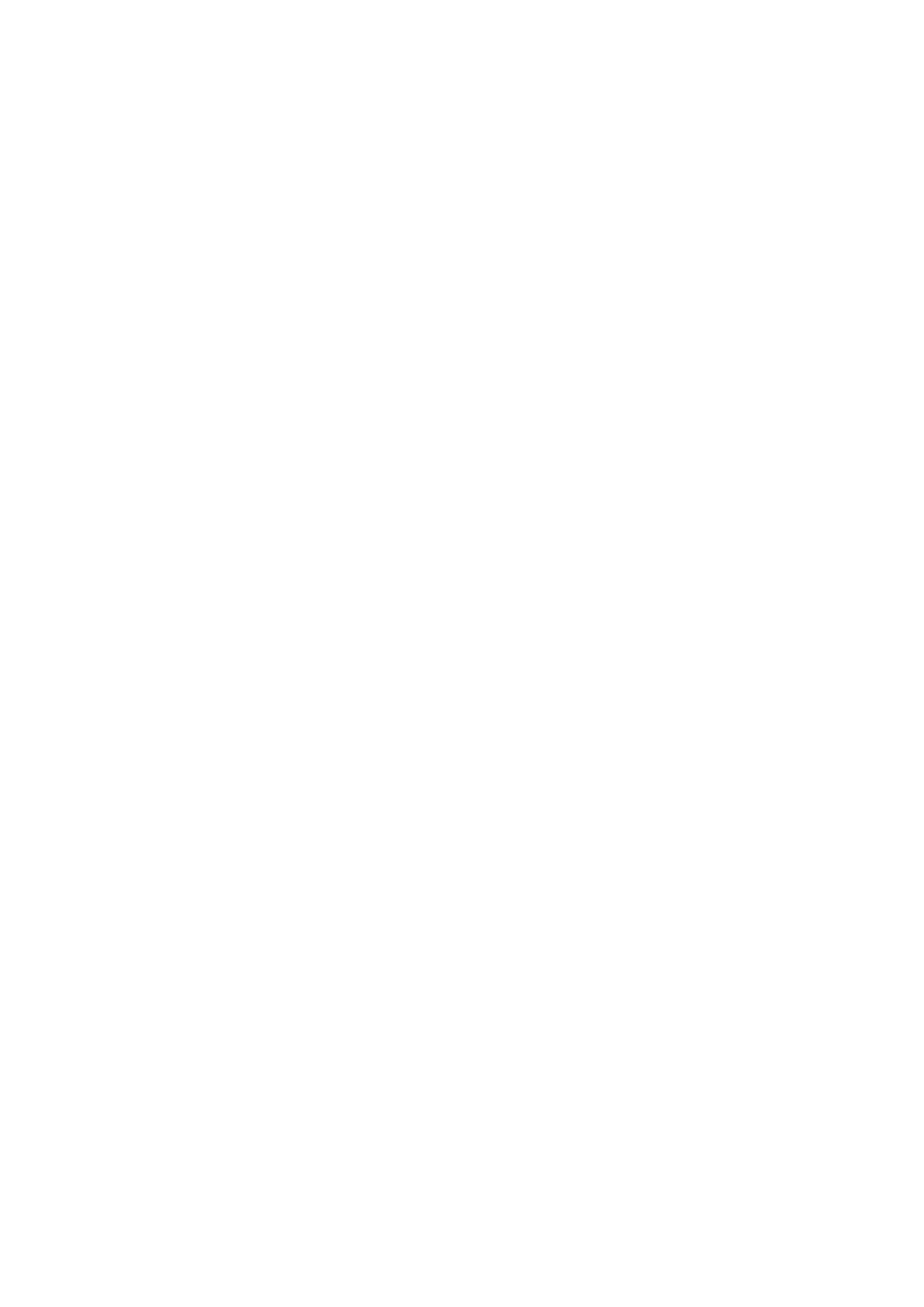# THE GREAT EXEGESIS

#### INTRODUCTION

In the Name of God, the Compassionate, the Merciful. All praise is for God, Who has enabled us to perform the best of obedient deeds, shown us the means of attaining perfect felicity and guided us to say 'I seek refuge in God from the rejected Satan' against every sin and evil.

*In the Name of God, the Compassionate, the Merciful* we commence every virtuous and commanded act. *All praise is for God* to Whom belongs all that is in the heavens; *Lord of the worlds* with all their entities and attributes; *the Compassionate, the Merciful* to all possessors of needs; *Master of the Day of Judgment* Who assigns the righteous to lofty grades and confnes the wicked to lowly states. *You we worship and from You we seek help* in fulflling all our duties. *Guide us upon the straight path* with every form of guidance: *the path of those on whom You have bestowed favour* in every condition and station, *not of those who incur wrath, nor of those who are astray*, the people of ignorance and misguidance.<sup>1</sup>

May God bless and grant peace to Muḥammad, who was supported with the greatest signs and miracles, and to his family and Companions as long as the signs unfold.

As to what follows: this is a book laying out some of what Almighty God has bestowed upon me of sciences of the Opening *sūra*. I beseech Him to grant me the ability to complete it, and to make me deserving of His bounty and generosity in both worlds; indeed He is the best to guide, support and grant succour to the seekers.

This work comprises an introduction and chapters. What follows are the sections of the introduction.

<sup>1</sup> For the translation of the *Fātiḥa*—which the author incorporated here into a rhyming introduction—I have used Nasr, Dagli et al., eds., *The Study Quran*, and adapted it for consistency with the opinions of Rāzī himself. Thus, in place of *Praise be to God*, I have rendered it *All praise is for God*. To refect the centrality of divine favour (*niʿma*) in Rāzī's discourse, I changed *The path of those whom Thou hast blest*. I also replaced the archaic language preferred by the *Study Quran* editors.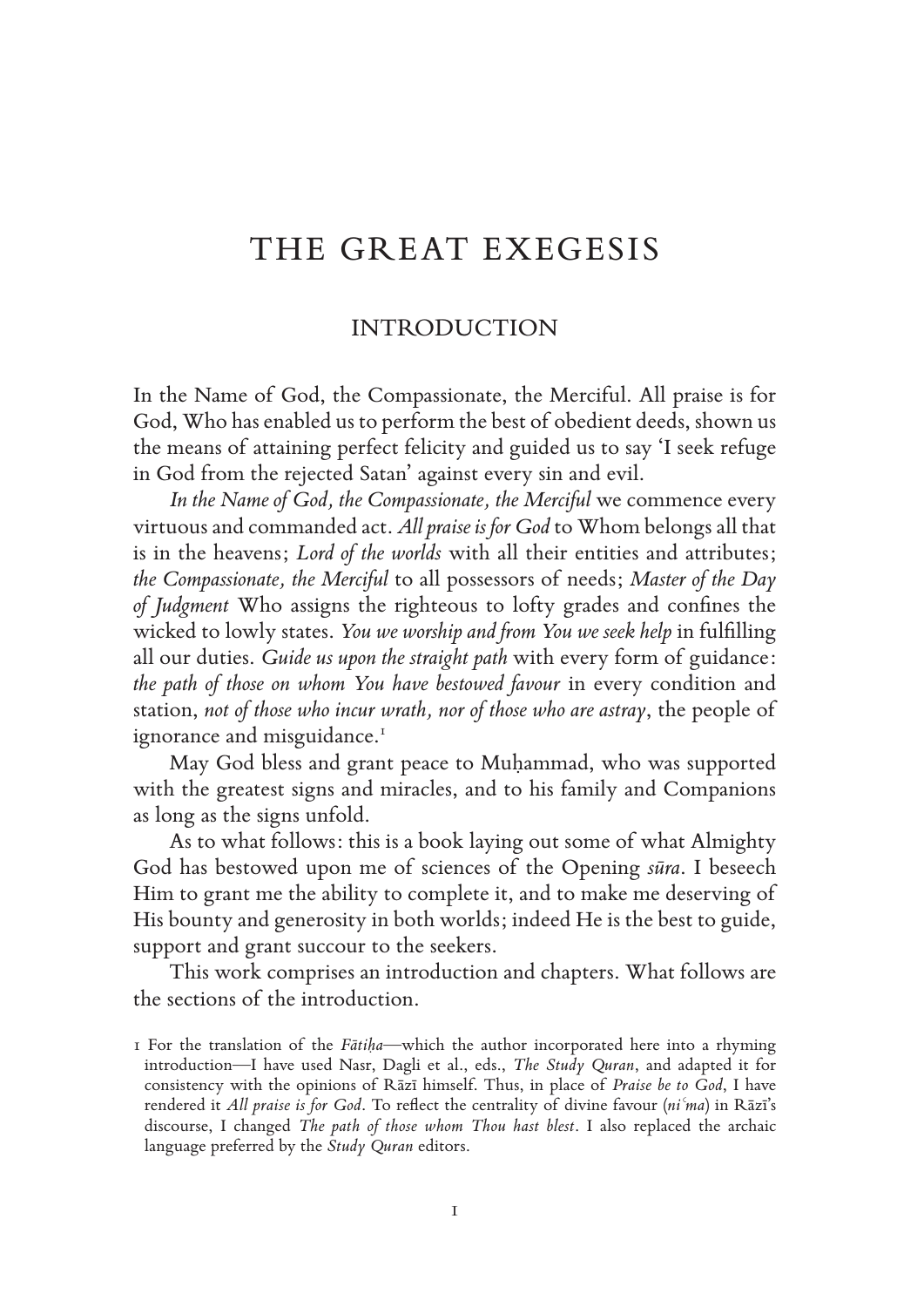#### THE GREAT EXEGESIS

#### Section i: Summary of the Sciences of this *Sūra*<sup>1</sup>

I have stated at various times that it is possible to extract as many as 10,000 enquiries (*masʾala*) from the precious and subtle teachings of this noble *sūra*. Yet this was considered fanciful by certain people harbouring envy, ignorance, delusion and obstinacy, who interpreted it in light of their own practice of making meaningless pronouncements.<sup>2</sup> Therefore, I have prefaced this book with an introduction which makes clear that what I have claimed is indeed very possible; and so I begin, seeking success from God.

## [The *Istiʿādha*] 3

Our saying 'I seek refuge in God from the rejected Satan' (*aʿūdhu bi'Llāhi min al-shayṭān al-rajīm*) undoubtedly entails seeking divine refuge from all forbidden things, which in turn divide into the categories of beliefs and external actions.

In regards to BELIEFS, the famous *hadith* from the Prophet (may God bless him and grant him peace) says: 'My nation will divide into seventythree sects, all of them in the Fire except one.'<sup>4</sup> This implies that the remaining seventy-two sufer from corrupted beliefs and stances, which would not be confned to a single creedal issue. Rather, it may occur in numerous branches such as the essence of God, His Attributes, judgments, actions and Names; in matters of free will and preordainment; in attribution of justice and oppression (*taʿdīl wa-tajwīr*);<sup>5</sup> in reward, resurrection, promises and threats, names, rulings and leadership (*imāma*). If we were to

1 This refers to the categories of knowledge which can be derived from the *sūra*, as well as branches of study required in order to understand it comprehensively.

2 Cf. Jafer, *Rāzī*, p. 33, in which this is read, not as a point about the psychology of projection, but instead as a criticism of earlier exegetes. Jafer goes on to build upon this reading (which ignores the import of the phrase *alifūhu min anfusihim*) his argument for the novelty of Rāzī's approach. As for the French translation of this volume, it takes the key phrase to refer to the critics' own writings ('qu'ils ont écrit eux-mêmes'), perhaps mistaking *alifū* for *allafū*; see Cissé, *Le Commentaire de Fahr d-Din r-Razi*, p. 48. Both have overlooked the fact that if the critics assumed that Rāzī was referring to the 'words whose kernels and foundations were empty of verifcation' (per Jafer) in existing works of exegesis, then they would have little cause to object to his claim to gather 10,000 such items.

3 This is the verbal noun meaning 'the seeking of refuge', and is often used here to refer to the specifc formula which is explained throughout Book I.

4 The frst clause from this portion of the *ḥadīth* is well attested, the latter less so. This wording is found in Ṭabarānī (*Awsaṭ*) and elsewhere, and accepted by numerous scholars.

5 This is a reference to Muʿtazilī categories discussed extensively in *kalām* theology—see Ayman Shihadeh, *The Teleological Ethics of Fakhr al-Dīn al-Rāzī*, Leiden: Brill, 2006, p. 45. NB: the printed editions have *tajwīz*.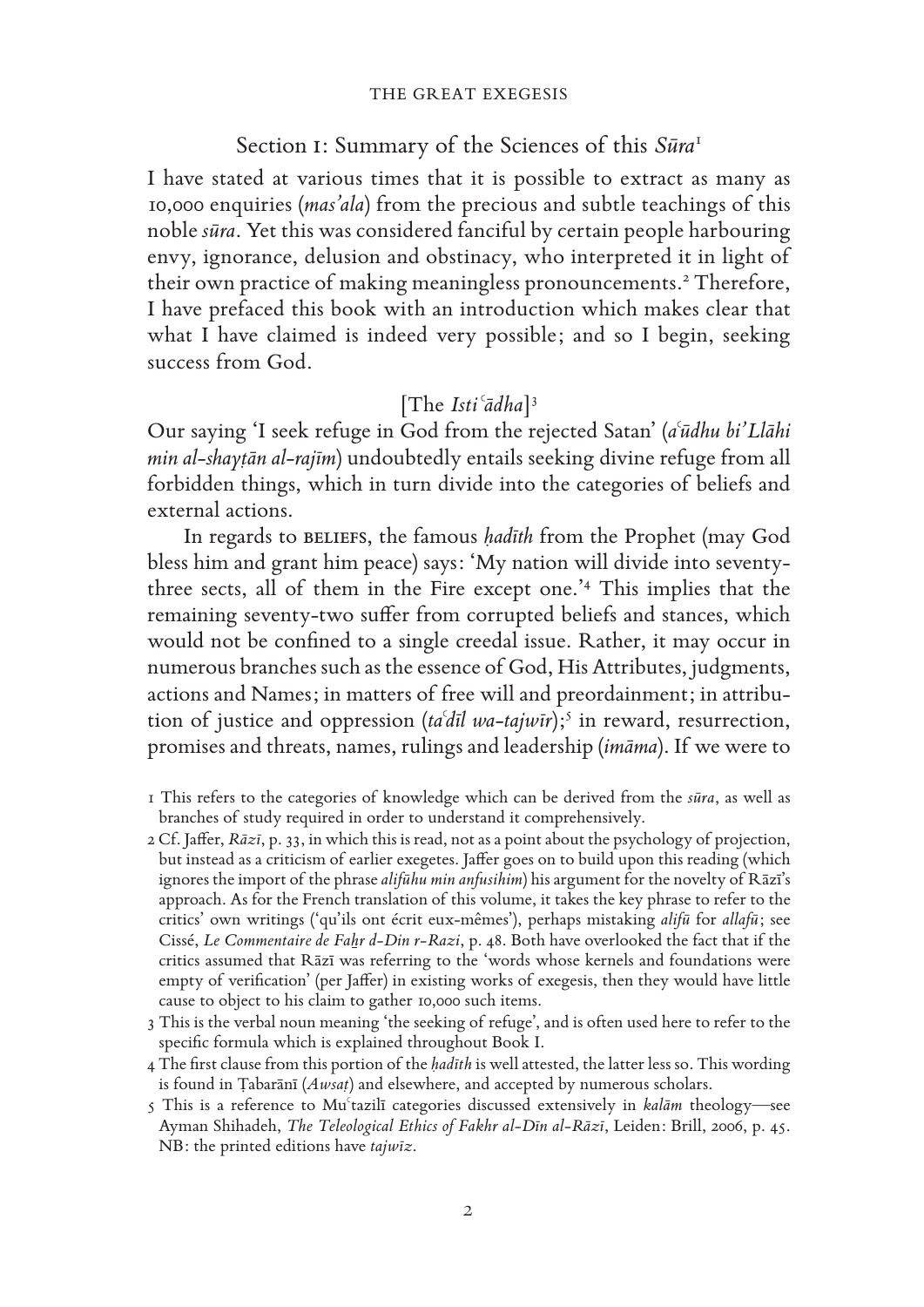#### *Introduction*

multiply the seventy-two misguided sects by this plethora of issues, the result would be a tremendous number.

If that is so for the misguidance among sects within this nation, then it is well known that the misguided sects outside this nation number close to 700. If their various types of error in conceiving questions of Divinity, essences and Attributes should be added to the preceding number, the sum would be multitudinous indeed.

Without doubt, saying 'I seek refuge in God' encompasses all these types of misguidance, and one cannot seek refuge in something unless one knows that thing and also recognises its falsity and unseemliness. It is therefore apparent that 'I seek refuge in God' comprises thousands of defnite and genuine areas of enquiry.

As for wrong ACTIONS, these consist of every prohibited thing in the Qurʾān; *ḥadīth*s which are either mass-transmitted (*mutawātir*) or solitary reports (*āḥād*); the consensus of the Muslims; or based on correct analogy. These certainly number in the thousands, or more, and saying 'I seek refuge in God' refers to all of them.

It follows that 'I seek refuge in God' comprises 10,000 signifcant areas of enquiry, more or less.

# [The *Basmala*] 1

This divine statement can be looked at here in two ways:

THE FIRST: it is widely said by the scholars that Almighty God has 1001 pure and holy Names to be found in the Qurʾān and *Sunna*. Seeking out each of these Names is undoubtedly a noble and lofty pursuit. Moreover, knowledge of the Name does not obtain without prior knowledge of that which is named; and seeking to establish the reality of the named [Essence and Attributes] and their proofs, as well as the false contentions directed towards them—all this comprises many enquiries which number above the thousands.

the second: the *bāʾ* in the words *bi'smi 'Llāh* is for attachment (*ilṣāq*) 2 and is connected to a verb, i.e. 'In the Name of God *I commence my acts of obedience*.' This meaning is only known in such an abbreviated form once the various types of obedience—true beliefs and pure actions—are realised

2 See Chapter Seven below for details on this particle.

<sup>1</sup> This term refers to the formula 'In the Name of God' (or its fuller expression), and is 'carved' from the words *bi'smi 'Llāh* by a process called *naḥt*. In addition to the author's own use of the term (along with the word *tasmiya*, 'the naming'), I have sometimes—as here—used this word for brevity.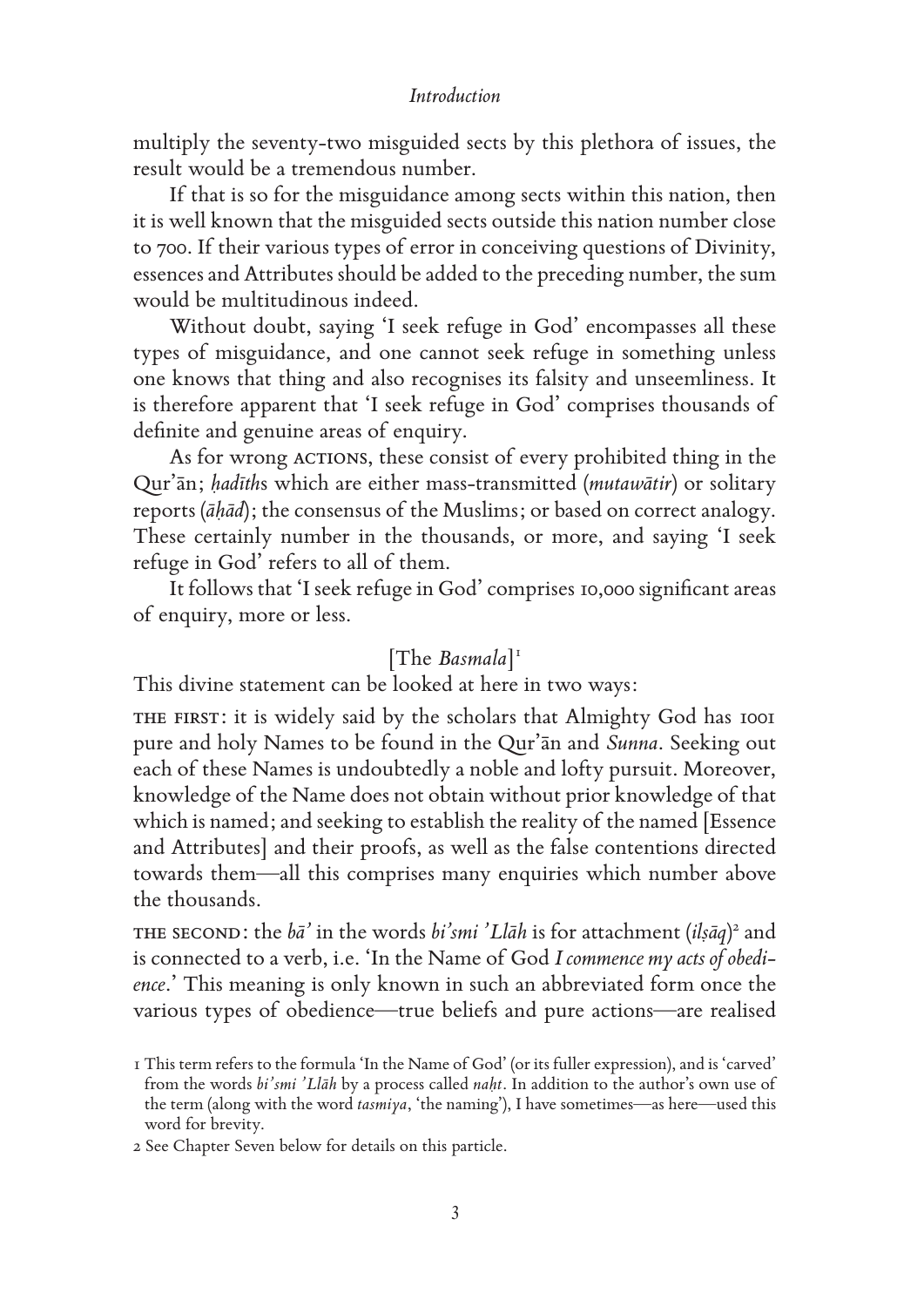with reference to their proofs and contentions to them are responded to, all of which would therefore perhaps exceed 10,000 enquiries.

a subtlepoint: 'I seek refuge in God' indicates the disavowal of improper beliefs and actions, while 'In the Name of God' points to the desired beliefs and actions. As such, the latter does not become known until all correct beliefs and pure actions are recognised, and this [stated] order is in accordance with sound reason and explicit truth.

# [Verse  $2$ ]<sup>1</sup>

*All praise is for God*—know that praise (*ḥamd*) is only based on a favour (*niʿma*) 2 and therefore depends upon knowledge of that favour. However, the types of divine favours are beyond defnition and enumeration, as God has said: 'If you should count the favours of God, you will never enumerate them'  $(Q.xiv.34)$ .

Let us consider one example. The rational person must ponder upon his own self, which comprises both body and soul (*nafs*). Of these, the lesser aspect in terms of status and beneft is surely the body. Nevertheless, anatomists have discovered around 5,000 types of beneft which God has planned with perfect wisdom in the creation of the human body.<sup>3</sup> Yet whoever comes across these types in the books of anatomy will realise that what has been discovered and recorded is like a drop in the vast ocean compared to what has yet to be disclosed. It is thus apparent that knowing the manifestations of divine wisdom in the creation of human beings consists of 10,000 enquiries or more.

If we should add to this account the manifestations of divine wisdom in creating the Throne (*ʿarsh*) and the Footstool (*kursī*), and the levels of the heavens and their illuminated bodies set in place and in motion, each accorded its proportion and hue, together with the manifestations of divine wisdom in creating elements and their constituent beings in the inanimate world as well as the plant and animal kingdoms, with all their types and situations, then it will be established that this collection comprises one million (*alf alf*) enquiries, or less, or more.

Indeed, He has drawn attention to the fact that most of these things have been created for the beneft of humankind, as in: 'He has subjected

<sup>1</sup> This labelling follows the view that the *basmala* is the frst verse of the *sūra*: see Book III, Chapter Four, Enquiry 6 for the debate on this point.

<sup>2</sup> See Book III, Chapter Five for a discussion of the word *ḥamd* in comparison to *madḥ*.

<sup>3</sup> Rāzī was writing this nearly eight centuries ago. Cf. 'ten thousand' in a later passage: Book II, Chapter Eight, Enquiry 3.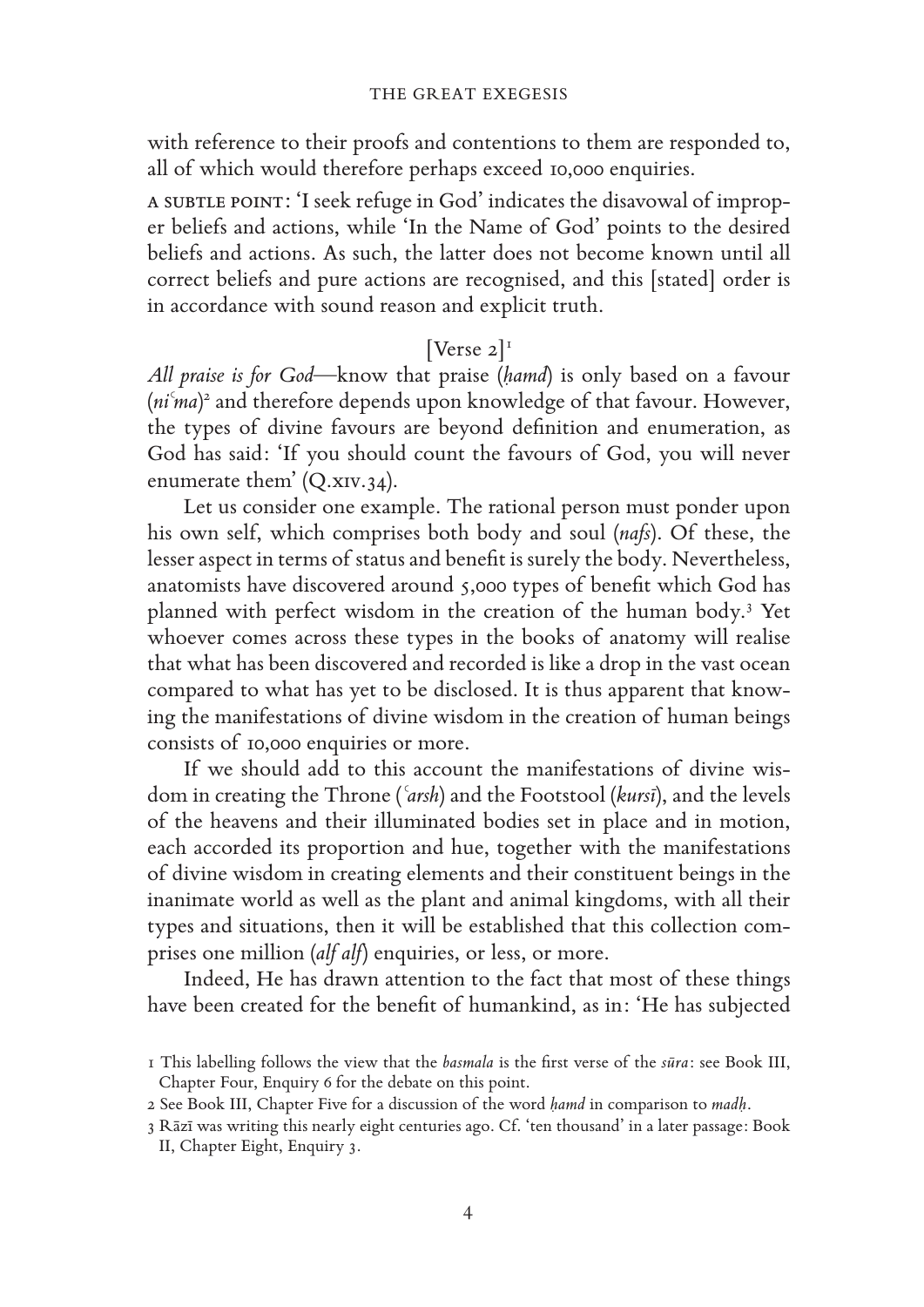#### *Introduction*

to you what is in the heavens and on earth' (Q.xLV.13). Therefore, His saying *All praise is for God* encompasses a million enquiries, give or take.

As for His saying *Lord of the worlds*, this consists of a noun and its annexed genitive (i.e. *rabb* and *al-ʿālamīn*). Knowledge of this annexed construct (*iḍāfa*) depends on knowledge of its constituent parts, i.e. to know that He is Lord of the worlds is impossible without understanding both 'Lord' and 'the worlds'.

*Al-ʿālamīn* refers to every existent other than Almighty God, comprising three categories: [substances which are either] spatial (*mutaḥayyiz*) or separate<sup>1</sup> (*mufāriq*), and attributes (sifāt). Spatial things are either simple (*basīṭ*) <sup>2</sup> or composite (*murakkab*). The former is represented by the heavenly spheres (*afāk*) and bodies (*kawākib*), and the elements (*ummahāt*), while the latter is represented by 'the three generated [kingdoms]' (*al-mawālīd al-thalātha*).<sup>3</sup>

Know that there is no proof of bodies<sup>4</sup> being restricted to these three categories; rather, it is proven that beyond the world<sup>5</sup> there is a void without bounds, and that the Almighty is capable of all possible things. As such, He could create a million worlds external to [our] world, each greater and more expansive than ours, and each containing the same in terms of Throne, Footstool, heavens, earths, sun and moon. The philosophers' proofs for the world being only one are fimsy and built upon faulty premises. Said Abū al-ʿAlāʾ al-Maʿarrī:

> O people, how many celestial spheres belong to God, through which the stars run with the sun and the moon! Trifing it is for God [to create] our past and our future, so we have no idea what lies beyond.

Evidently, seeking out all these types of bodies which we have mentioned would consist of thousands of thousands of enquiries. Indeed, if one were to focus solely on encompassing the wonders of the minerals that emerge from the mountains, such as metals, ores, brimstone, arsenic

<sup>1</sup> I.e. immaterial.

<sup>2</sup> This refers to bodies that are made of only one substance: sometimes called *basīṭ ʿurfī*.

<sup>3</sup> I.e. animal, vegetable and mineral (see below). Compare this paragraph with that on *Lord of the worlds* in Book III, Chapter Five, under Verse 2.

<sup>4</sup> Or perhaps what is intended here are *existents*.

<sup>5</sup> I.e. the universe. This is an interesting contention in the light of modern cosmological theories which postulate a multiplicity of parallel universes, often termed the 'multi-verse'. See Adi Setia, 'Fakhr Al-Din Al-Razi on Physics and the Nature of the Physical World: A Preliminary Survey', *Islam & Science*, vol. ii, no. 2, 2004, pp. 177–178.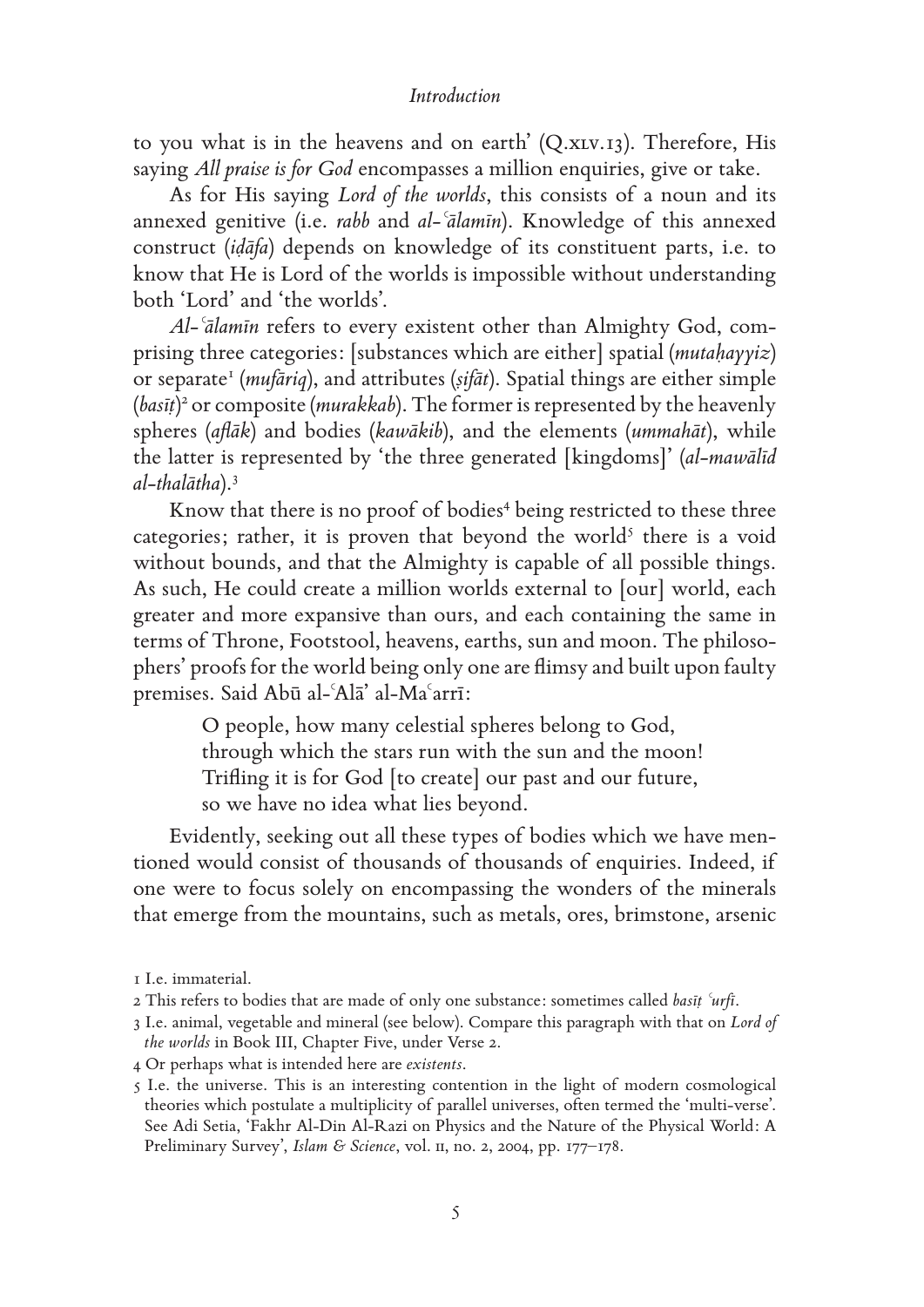#### THE GREAT EXEGESIS

compounds and salts, and knowing the various types of plant life, such as fowers, blossoms and fruits, as well as the species of animal life—from cattle to wild animals, and from birds to insects—then one's entire life would have been expended whilst barely scratching the surface. God said: 'If all the trees on earth were pens, and the sea were replenished by seven seas behind, the words of God would never be exhausted' (Q.xxxi.27). All of this is entirely subsumed within *Lord of the worlds*.

#### $|V$ erse 3 $|$

*The Compassionate, the Merciful*—know that mercy (*raḥma*) means to remove faws and deliver goodness to those in need. The former aspect cannot be known without knowing the types of harms, the abundance of which is known only to God. To gain an appreciation of a small quantity of these, look at the books of medicine to encounter the diseases which take root in each limb and organ. Then ponder how God has guided the intellects of His creation to know that which is nutritious and medicinal from among minerals, plants and animals, and you will fnd this thought process to be an ocean without end.

Galen<sup>1</sup> related that when he composed his work on the benefits in the components of the eye, he said: 'I have held back from mentioning to people God's wisdom in making the hollow nerves meet at one place.' In his sleep, he saw an angel descending from heaven, saying: 'O Galen, your God is asking: Why have you held back from My servants in mentioning My wisdom?' Upon this, he became alert and wrote a book on the subject.<sup>2</sup> He further related: 'My spleen became inflamed so I treated it in every way I knew, but to no avail. Then, in the temple, I saw what appeared as an angel descending from heaven and commanding me to bleed between my small and ring fngers.'

Most signifcant medical discoveries originate at some point in such forms of inspiration. If a person were to come to know of such things, he

<sup>1</sup> A Greek physician, surgeon and philosopher in the second century CE. Biographies of scholars from the Islamic era onwards are provided in the Appendix.

<sup>2</sup> See Galen, *Peri Chreias Morion*, trans. M. T. May as *Galen on the Usefulness of the Parts of the Body*, 2 vols., Ithaca: Cornell University Press, 1968, pp. 490–491. In it, Galen says: 'I have explained nearly everything pertaining to the eyes with the exception of one point which I had intended to omit lest many of my readers be annoyed with the obscurity of the explanations and the length of the treatment…But afterward I dreamed that I was being censured because I was unjust to the most godlike of the instruments and was behaving impiously toward the Creator in leaving unexplained a great work of his providence for animals, and so I felt impelled to take up again what I had omitted and add it to the end of this book.' Rāzī cites this again (with slightly diferent wording) in Book II, Chapter Eight, Enquiry 3.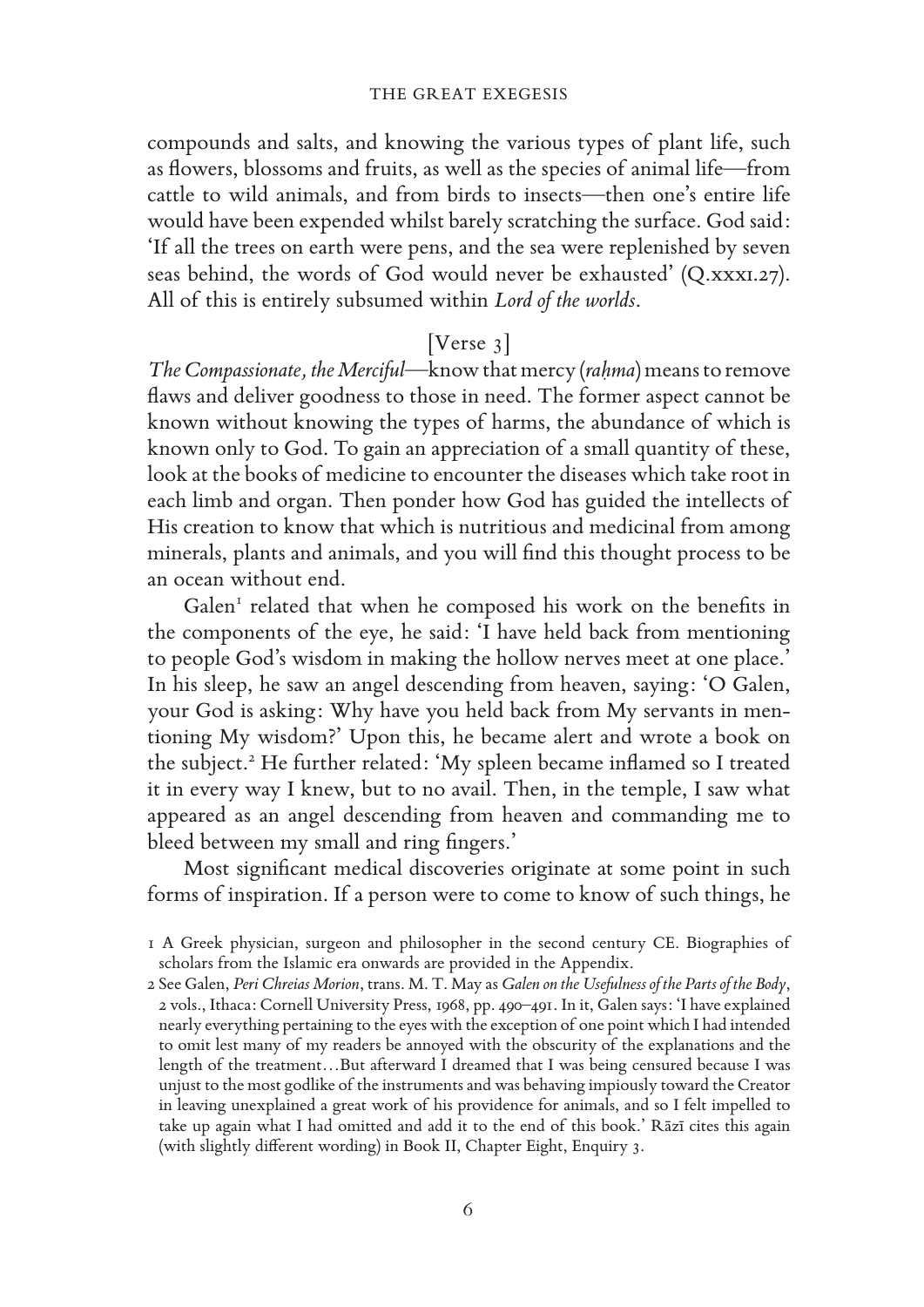#### *Introduction*

would realise that the mercy of God upon His servants is so multifarious that it cannot be known comprehensively.

### [Verse 4]

Know that the human being in this world is like a traveller, with his years being as leagues, his months as miles and each breath a step, as he strives towards the world of the Hereafter in which the everlasting rewards are achieved. So if he should witness, while on the path, these various wonders in the dominion of the heavens and the earth, then let him consider the bliss, joy and delight of the wonders of the Hereafter!

With that in mind, *Master of the Day of Judgment* points towards all matters of the Hereafter, resurrection and gathering. These are of two categories:

- 1. Those which are purely dealt with by the intellect: for example, to say that it is possible for this world to be obliterated then recreated, and that it is possible for the human to be resurrected. This area of enquiry is dependent on seeking the reality of the soul (*nafs*), its states and characteristics, how it can outlive the body, the causes of its felicity or its misery, and how God is most able to restore it. These complex intellectual enquiries would number close to 500.
- 2. Those which are known by transmission (*samʿiyyāt*), comprising three types:
	- a. What takes place [before]<sup>1</sup> the coming of the Day of Judgment, of which there are minor signs as well as the ten major signs which we shall mention and explain.<sup>2</sup>
	- b. What takes place upon the establishment of the Day of Judgment, namely the blowing of the trumpet, the death of all creatures, the collapse of the heavens and stars, and the death of every spiritual and corporeal being.
	- c. What takes place after the Day of Judgment commences and how the people stand [before God], which includes: how they are brought to stand and what they experience there; the manner in which the angels and Prophets are brought, the judgment takes place, deeds are weighed, one party proceeds to the Garden, and the other to the Fire. Then, what are the characteristics of each party, what they experience once they reach the Garden or the Fire, and the words they utter and actions they perform.

<sup>1</sup> The printed editions have *ʿinda* here as in the point following.

<sup>2</sup> These are mentioned at scattered junctures. The *ḥadīth* mentioning all ten is cited under Rāzī's comments on Q.vi.158.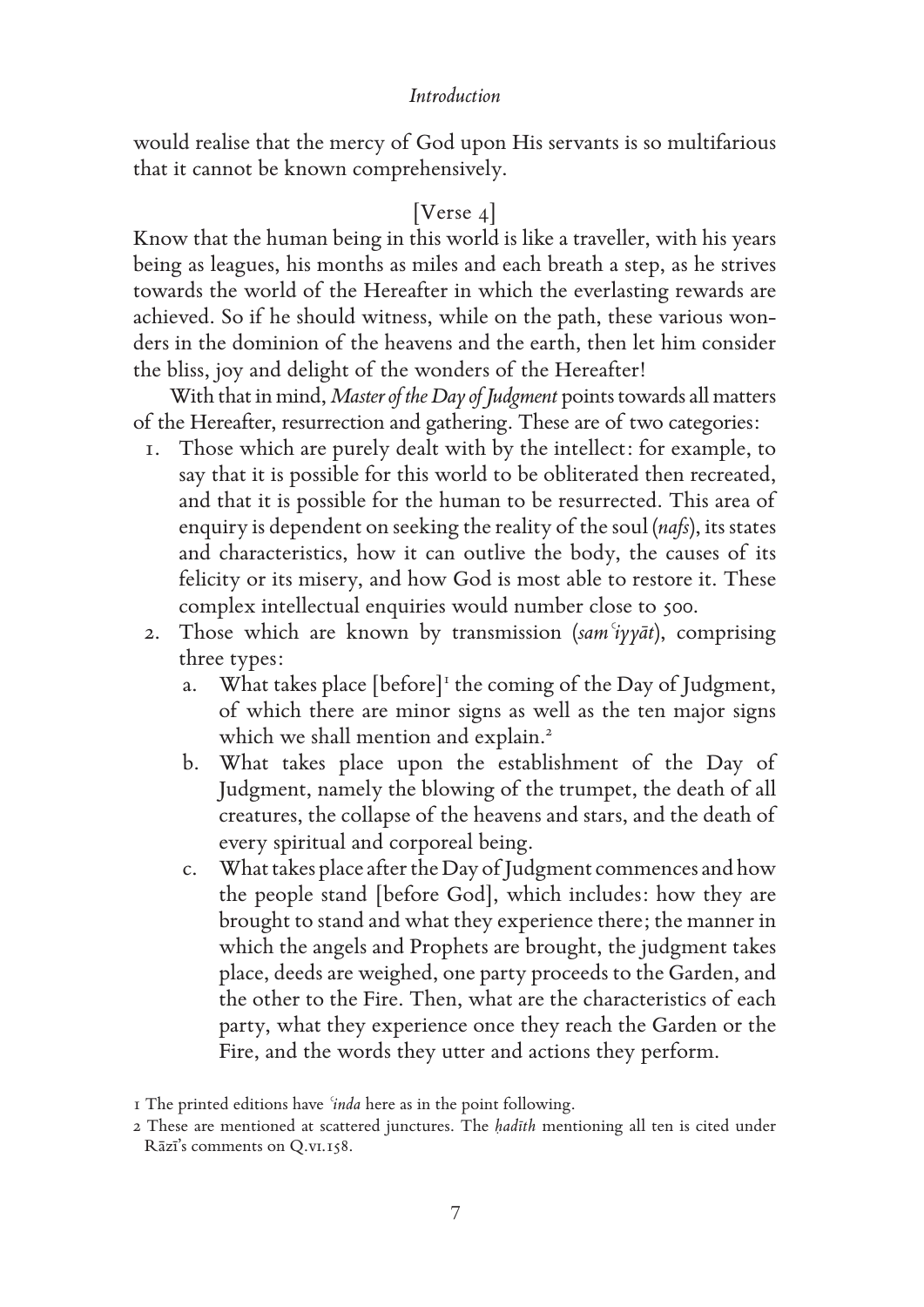It is likely that these intellectual and transmitted enquiries number in the thousands, all of which fall under *Master of the Day of Judgment*.

#### $[Vertex \; 5]$

*You we worship and from You we seek help*—know that worship (*ʿibāda*) means to perform a commanded action in such a way as to glorify the commander. It is therefore not possible to fulfl the implications of *You we worship* unless it is shown with proof that this world has a single, omnipotent, omniscient Deity Who is free of all needs and has obligated His servants with certain things and forbidden them from others, and that it is incumbent on creatures to obey Him and comply.

After establishing the aforementioned, one must detail the categories of duties (*taklīf*) and the types of commands and prohibitions. Everything written in the genre of positive law (*fqh*) falls under the duties enjoined by God. Then beyond this specifc [Muḥammadan] Law (*sharīʿa*), it encompasses the duties which He revealed upon the earlier Prophets in their respective dispensations, as well as the duties He has enjoined upon the heavenly angels ever since they were created and dedicated to devotion and service.

Just as the books of positive law are concerned with duties that are enjoined upon the limbs, the duties upon the heart—which are greater and nobler—are contained in the books of character (*akhlāq*) and practical philosophy (*siyāsāt*) according to the traditions of various religions and nations.

When a person looks at all these enquiries and realises that they are all subsumed in *You we worship*, he will consider the knowledge within this verse to be a tremendous ocean of which the intellects can only appreciate a small portion.

#### [Verse 6]

*Guide us upon the straight path* is a request for guidance (*hidāya*), which is attained through two methods: seeking knowledge via evidence and proof; and cleansing and disciplining one's inner self.

The EVIDENTIAL METHODS are in fact without limit, in that every single atom of creation from top to bottom bears testament to His perfect Divinity, might and supremacy. It has thus been said [poetically]: 'In everything there is a sign, pointing to the fact that He is One.'<sup>1</sup>

To explain: bodies in the universe are equal with respect to the fact of

<sup>1</sup> This is a line of Abū al-ʿAtāhiya.